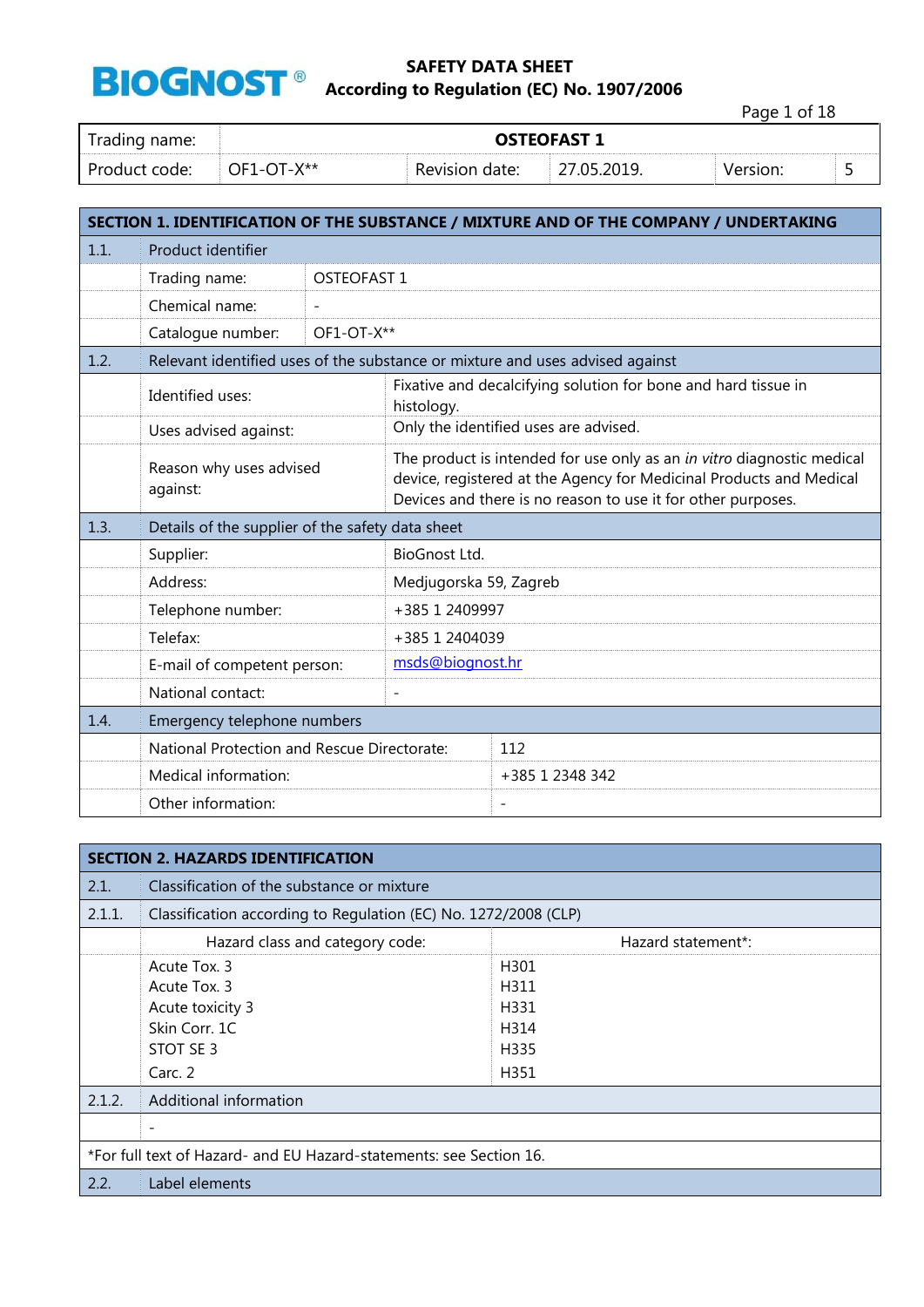

Page 2 of 18

| Trading name: | <b>OSTEOFAST 1</b> |                |        |  |  |
|---------------|--------------------|----------------|--------|--|--|
| Product code: | $OF1-OT-X**$       | Revision date: | 27 U.E |  |  |

|      | Product identification:                  | OSTEOFAST 1                                                                                                                                                                                                                                                                                                                                               |
|------|------------------------------------------|-----------------------------------------------------------------------------------------------------------------------------------------------------------------------------------------------------------------------------------------------------------------------------------------------------------------------------------------------------------|
|      | Identification number:                   | $\qquad \qquad -$                                                                                                                                                                                                                                                                                                                                         |
|      | Authorization number.:                   | $\qquad \qquad -$                                                                                                                                                                                                                                                                                                                                         |
|      | Hazard pictograms:                       | GHS05<br>GHS06<br>GHS08                                                                                                                                                                                                                                                                                                                                   |
|      | Signal word:                             | Danger                                                                                                                                                                                                                                                                                                                                                    |
|      | Hazard statement:                        | H301<br>Toxic if swallowed.<br>H311<br>Toxic in contact with skin.<br>Toxic if inhaled.<br>H331<br>Causes severe skin burns and eye damage.<br>H314<br>May cause respiratory irritation.<br>H335<br>Suspected of causing cancer.<br>H351                                                                                                                  |
|      | Precautionary statement:                 | P280<br>Wear protective gloves/protective clothing/eye/protection/face<br>protection.<br>P305+P351+P338 IF IN EYES: Rinse cautiously with water for several<br>minutes. Remove contact lenses, if present and easy to do. Continue<br>rinsing.<br>P312<br>Call a POISON CENTER/physician if you feel unwell.<br>P403<br>Store in a well-ventilated place. |
|      | Supplemental hazard<br>information (EU): | $\overline{a}$                                                                                                                                                                                                                                                                                                                                            |
| 2.3. | Other hazards                            |                                                                                                                                                                                                                                                                                                                                                           |
|      |                                          |                                                                                                                                                                                                                                                                                                                                                           |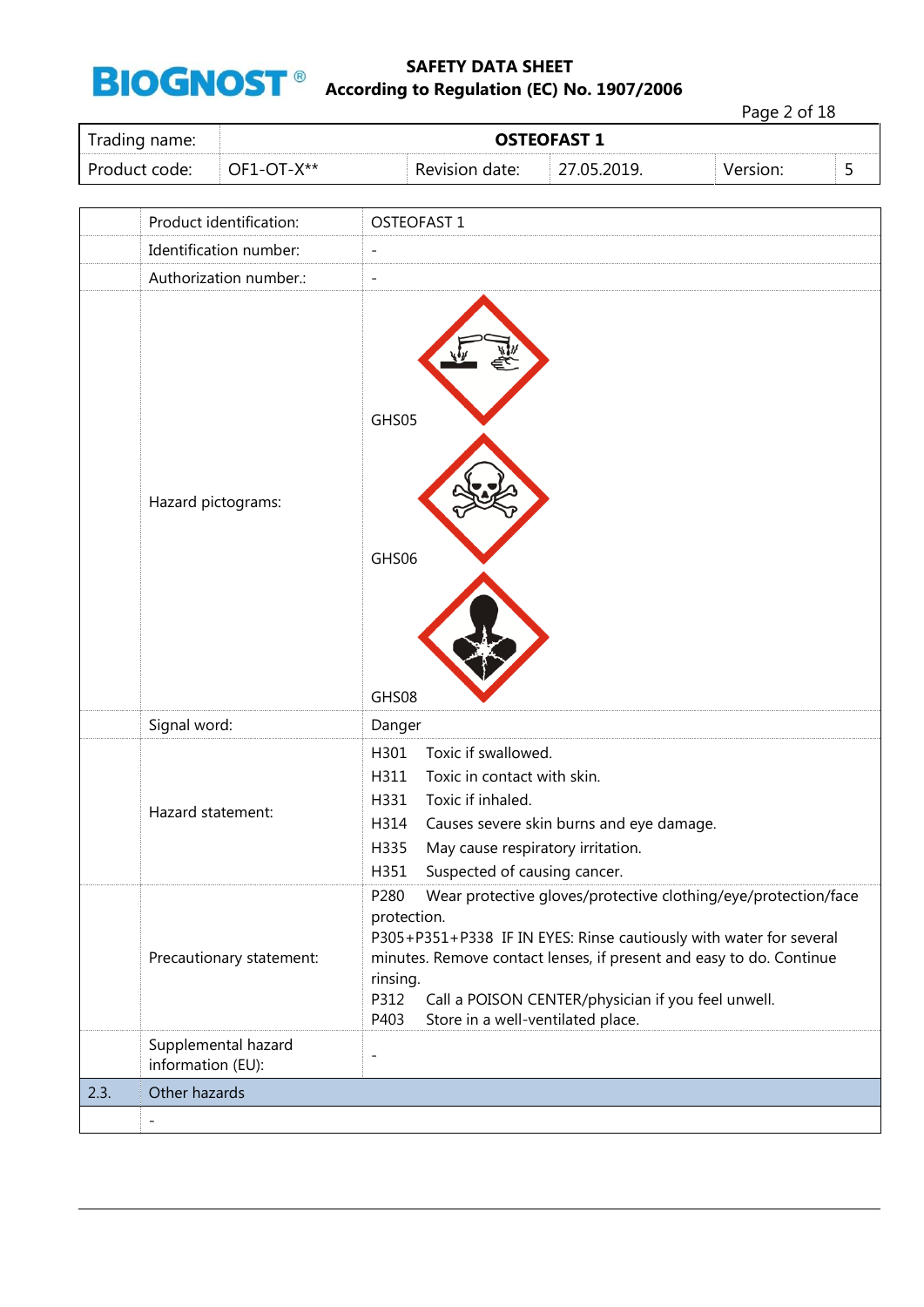

Page 3 of 18

| rading name:<br>້ | <b>OSTEOFAST 1</b>  |                   |  |  |  |
|-------------------|---------------------|-------------------|--|--|--|
| Product code:     | <b>V**</b><br>DFT-0 | Revision<br>date: |  |  |  |

# **SECTION 3. COMPOSITION / INFORMATION ON INGREDIENTS**

| CAS/<br>EC/<br>Index no.                     | REACH<br>Registration No     | Weight %<br>content (or<br>range) | Identification name    | Classification according to<br>Regulation (EC) No<br>1272/2008 (CLP)                                                                            |
|----------------------------------------------|------------------------------|-----------------------------------|------------------------|-------------------------------------------------------------------------------------------------------------------------------------------------|
| 7647-01-0/<br>231-595-7/<br>017-002-00-2     | 01-2119484862-<br>$27  xxx$  | $\leq 30$                         | hydrochloric acid, 37% | Skin Corr. 1A; H314<br>Acute Tox. 3; H331                                                                                                       |
| $50 - 00 - 0/$<br>200-001-8/<br>605-001-00-5 | 01-2119488953-<br>$20  xxxx$ | ~< 10                             | formaldehyde, 37%      | Carc. 1B, H350<br>Muta. 2, H341<br>Acute Tox. 3, H331<br>Acute Tox. 3, H311<br>Acute Tox. 3, H301<br>Skin Corr. 1B; H314<br>Skin. Sens. 1, H317 |
| $67 - 56 - 1/$<br>200-659-6/<br>603-001-00-X | 01-21194333307-<br>44-xxxx   | $<$ 3                             | methanol               | Flam. Liq. 2; H225<br>Acute Tox. 3; H301<br>Acute Tox. 3; H311<br>Acute Tox. 3; H331<br><b>STOT SE 1; H370</b>                                  |

|      | <b>SECTION 4. FIRST AID MEASURES</b>                        |                                                                                                                                                                                                                                                                                                         |  |  |
|------|-------------------------------------------------------------|---------------------------------------------------------------------------------------------------------------------------------------------------------------------------------------------------------------------------------------------------------------------------------------------------------|--|--|
| 4.1. | Description of first aid measures                           |                                                                                                                                                                                                                                                                                                         |  |  |
|      | General notes:                                              | If the suggested first aid measures do not prove sufficient, seek medical<br>attention.                                                                                                                                                                                                                 |  |  |
|      | Following inhalation:                                       | Carry the afflicted person out of the contaminated area into a well-<br>ventilated area or out for fresh air. In case of difficult breathing, provide<br>the afflicted person with oxygen.                                                                                                              |  |  |
|      | Following skin contact:                                     | Remove all contaminated clothes using sterile gauze. Immediately wash<br>with plenty of water for at least 20 minutes. Seek medical assistance if the<br>symptoms of irritation remain.                                                                                                                 |  |  |
|      | Following eye contact:                                      | Rinse out with plenty of water with the eyelid held wide open for at least 20<br>minutes. If the symptoms remain, immediately call in ophthalmologist.                                                                                                                                                  |  |  |
|      | Following ingestion:                                        | Rinse the oral cavity, drink 1-2 glasses of water. Do not induce vomiting.<br>Immediately consult a physician and show the container or label. In case of<br>swallowing large quantities, transport the afflicted person to the hospital.                                                               |  |  |
|      | Self-protection of the first<br>aider                       |                                                                                                                                                                                                                                                                                                         |  |  |
| 4.2. | Most important symptoms and effects, both acute and delayed |                                                                                                                                                                                                                                                                                                         |  |  |
|      | Following inhalation:                                       | Depending on concentration and exposure time, irritation of the mucous<br>membrane of the nose/throat may occur (burning sensation, urge to<br>sneeze, runny nose). High concentration levels may cause difficult<br>breathing, coughing, chest tightness, headache, pneumonia and pulmonary<br>oedema. |  |  |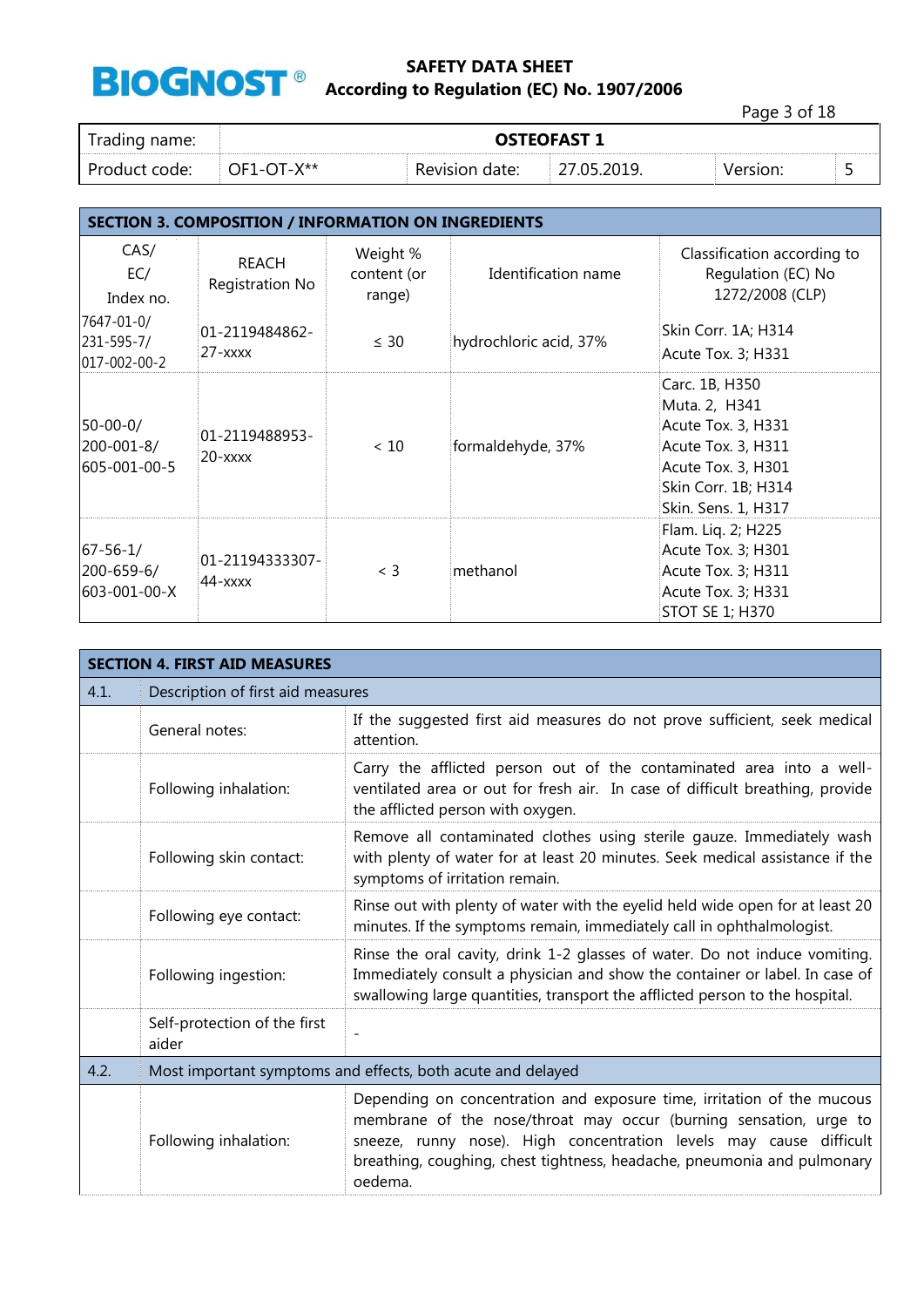

Page 4 of 18

| rading name:  | <b>OSTEOFAST 1</b>        |                |  |  |
|---------------|---------------------------|----------------|--|--|
| Product code: | $V^{\star\star}$<br>7F1-0 | Revision date: |  |  |

|      | Following skin contact:                                                    | Depending on concentration and exposure time, redness accompanied by<br>sensation of stinging and pain may occur, defatting, skin cracking, rash,<br>swelling, burns, blisters and delayed onset of inflammations.                                                                                                                         |  |
|------|----------------------------------------------------------------------------|--------------------------------------------------------------------------------------------------------------------------------------------------------------------------------------------------------------------------------------------------------------------------------------------------------------------------------------------|--|
|      | Following eye contact:                                                     | Depending on concentration and exposure time, mucosa stinging,<br>lacrimation, redness and pain may occur, as well as bleeding, delayed onset<br>of inflammations and permanent eyesight damage.                                                                                                                                           |  |
|      | Following ingestion:                                                       | Depending on concentration and exposure time, stinging and possible<br>damage to the mucous membrane of the digestive tract is possible, as well<br>as abdominal pain, nausea, vomiting (bloody vomit is possible), vertigo,<br>headache, eyesight disorders and permanent blindness due to optical nerve<br>damage, loss of consiousness. |  |
| 4.3. | Indication of any immediate medical attention and special treatment needed |                                                                                                                                                                                                                                                                                                                                            |  |
|      |                                                                            |                                                                                                                                                                                                                                                                                                                                            |  |

|      | <b>SECTION 5. FIREFIGHTING MEASURES</b>                                                                                                                                                 |                                                                                                                                                                                                           |  |  |  |
|------|-----------------------------------------------------------------------------------------------------------------------------------------------------------------------------------------|-----------------------------------------------------------------------------------------------------------------------------------------------------------------------------------------------------------|--|--|--|
| 5.1. | Extinguishing media                                                                                                                                                                     |                                                                                                                                                                                                           |  |  |  |
|      | Suitable extinguishing media:                                                                                                                                                           | Small fire - water spray, dry powder, $CO2$<br>Large fire - water spray or alcohol-resistant foam                                                                                                         |  |  |  |
|      | Unsuitable extinguishing media:                                                                                                                                                         | No information available                                                                                                                                                                                  |  |  |  |
| 5.2. | Special hazards arising from the substance or mixture                                                                                                                                   |                                                                                                                                                                                                           |  |  |  |
|      | Hazardous byproducts of fire:                                                                                                                                                           | Possible liberation of toxic carbon monoxide and formaldehyde<br>gases due to thermal decomposition (increased temperature).<br>Explosive mixtures of formaldehyde vapors and air also present<br>danger. |  |  |  |
| 5.3. | Advice for firefighters                                                                                                                                                                 |                                                                                                                                                                                                           |  |  |  |
|      | Use a self-contained open-circuit compressed air breathing apparatus and fireproof clothing.<br>Cool closed containers exposed to fire with water spray, in order to prevent explosion. |                                                                                                                                                                                                           |  |  |  |
| 5.4. | Additional information                                                                                                                                                                  |                                                                                                                                                                                                           |  |  |  |
|      | Remove sources of heat and ignition.<br>Do not contaminate the environment with extinguishing media.                                                                                    |                                                                                                                                                                                                           |  |  |  |

|        | <b>SECTION 6. ACCIDENTAL RELEASE MEASURES</b> |                                                                                                                                                                                                                                |  |  |
|--------|-----------------------------------------------|--------------------------------------------------------------------------------------------------------------------------------------------------------------------------------------------------------------------------------|--|--|
| 6.1.   |                                               | Personal precautions, protective equipment and emergency procedures                                                                                                                                                            |  |  |
| 6.1.1. | Advice for non-emergency personnel:           |                                                                                                                                                                                                                                |  |  |
|        | Protective equipment:                         | Use personal protective equipment (see Section 8).                                                                                                                                                                             |  |  |
|        | Accident prevention methods:                  | Evacuate members of all non-essential personnel and those<br>members without protective equipment. Avoid breathing vapors<br>and avoid contact with skin and eyes. Remove all sources of sparks<br>and ignition. Do not smoke. |  |  |
|        | Emergency procedures:                         | Mark the area using proper signs.                                                                                                                                                                                              |  |  |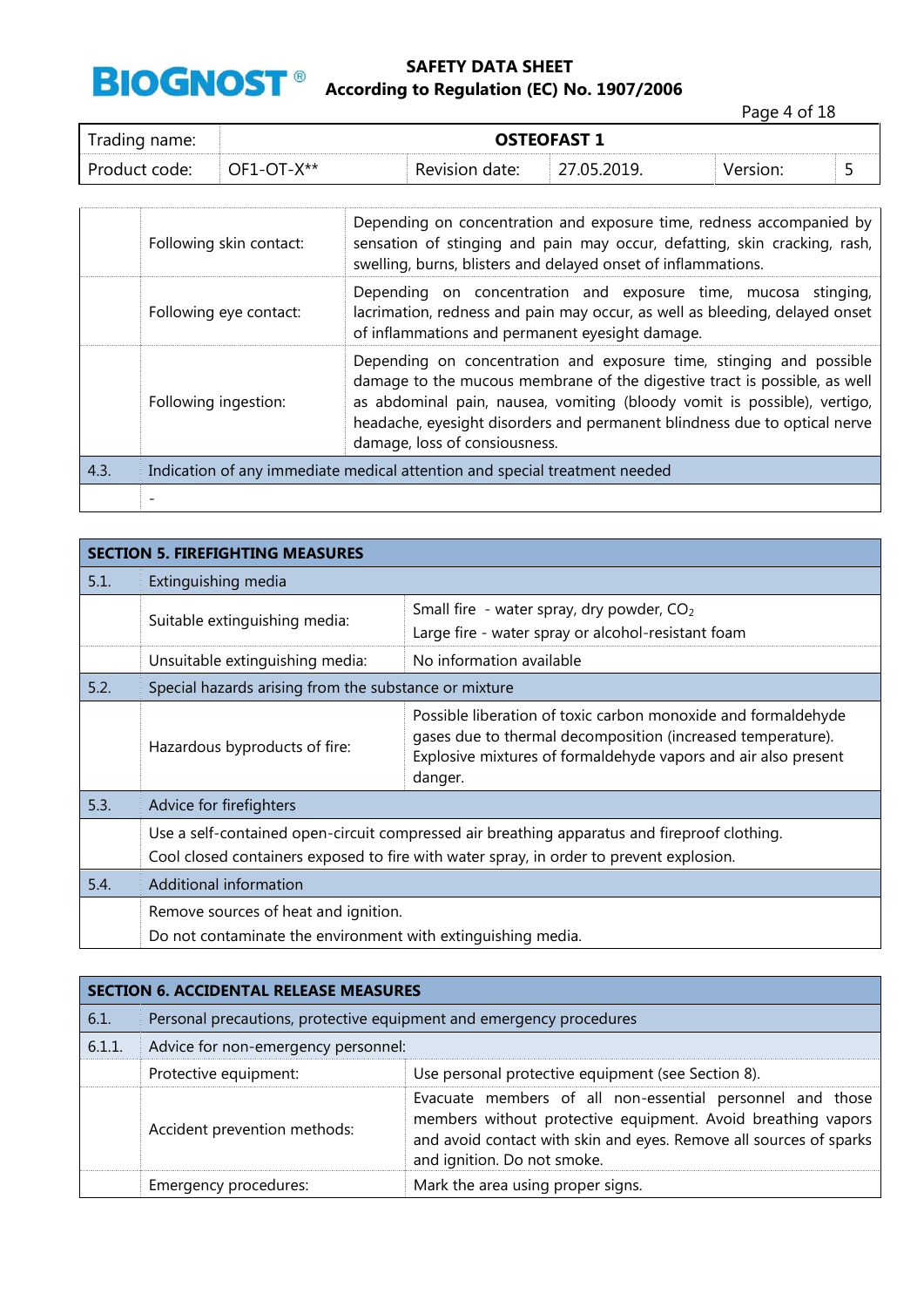

Page 5 of 18

| Trading name: | <b>OSTEOFAST 1</b> |                |           |          |  |
|---------------|--------------------|----------------|-----------|----------|--|
| Product code: | $OF1-OT-X**$       | Revision date: | 7 N5 2019 | Version: |  |

| 6.1.2. | For emergency responders:                                                                                                                                                                                                                                                                                                                                                                                                                                                                    |                                                                                                                                                            |  |
|--------|----------------------------------------------------------------------------------------------------------------------------------------------------------------------------------------------------------------------------------------------------------------------------------------------------------------------------------------------------------------------------------------------------------------------------------------------------------------------------------------------|------------------------------------------------------------------------------------------------------------------------------------------------------------|--|
|        | Use protective equipment; in case of inadequate ventilation use adequate airways protective equipment<br>(see Section 8).                                                                                                                                                                                                                                                                                                                                                                    |                                                                                                                                                            |  |
| 6.2.   | Environmental precautions:                                                                                                                                                                                                                                                                                                                                                                                                                                                                   |                                                                                                                                                            |  |
|        |                                                                                                                                                                                                                                                                                                                                                                                                                                                                                              | Do not dispose of in sewage, drainage system and waterways. In case of large spillage contact National<br>Protection and Rescue Directorate (NPRD) on 112. |  |
| 6.3.   |                                                                                                                                                                                                                                                                                                                                                                                                                                                                                              | Methods and materials for containment and cleaning up                                                                                                      |  |
| 6.3.1. | Bunding, covering<br>of drains; capping<br>procedures:                                                                                                                                                                                                                                                                                                                                                                                                                                       | Sand or clay barriers.                                                                                                                                     |  |
| 6.3.2. | Where possible, the substance can be absorbed by using inflammable material<br>(sand, diatomaceous earth, vermiculite). Place the waste material in tightly closed<br>impermeable containers. Store the substance in well ventilated storage rooms until<br>Cleaning up:<br>disposal. Submit for disposal to the legal persons authorized by the Ministry of<br>Environmental and Nature Protection. After disposal of the products, wash the area<br>and and involved materials with water. |                                                                                                                                                            |  |
| 6.3.3. | Other information:                                                                                                                                                                                                                                                                                                                                                                                                                                                                           | Do not use sawdust, old cleaning rags, and tools that may cause sparks.                                                                                    |  |
| 6.4.   | Reference to other sections                                                                                                                                                                                                                                                                                                                                                                                                                                                                  |                                                                                                                                                            |  |
|        | See Section 7 for information about secure handling.<br>See Section 8 for information about personal protective equipment.<br>See Section 13 for information about containment.                                                                                                                                                                                                                                                                                                              |                                                                                                                                                            |  |

|        | <b>SECTION 7. HANDLING AND STORAGE</b>                       |                                                                                                                                                |  |  |  |
|--------|--------------------------------------------------------------|------------------------------------------------------------------------------------------------------------------------------------------------|--|--|--|
| 7.1.   | Precautions for safe handling                                |                                                                                                                                                |  |  |  |
| 7.1.1. | Protection measures                                          |                                                                                                                                                |  |  |  |
|        | Measures to prevent fire:                                    | Use in well ventilated storage rooms. Keep<br>away from sources of heat and ignition. Carry<br>out measures for preventing static electricity. |  |  |  |
|        | Measures to prevent aerosol and dust generation:             | Secure proper ventilation.                                                                                                                     |  |  |  |
|        | Measures to protect the environment:                         | Prevent spilling into the sewage system and<br>waterways.                                                                                      |  |  |  |
|        | Other measures:                                              |                                                                                                                                                |  |  |  |
| 7.1.2. | Advice on general occupational hygiene:                      |                                                                                                                                                |  |  |  |
|        |                                                              | Do not eat, drink or smoke in the workspace. Thoroughly wash hands after work and before eating.                                               |  |  |  |
| 7.2.   | Conditions for safe storage, including any incompatibilities |                                                                                                                                                |  |  |  |
|        | Technical measures and storage conditions:                   | Keep in tightly closed and upright set containers in a<br>well ventilated storage rooms at temperatures ranging<br>from 15 to 25 $°C$ .        |  |  |  |
|        | Packaging materials:                                         | Manufacturer's original packaging.                                                                                                             |  |  |  |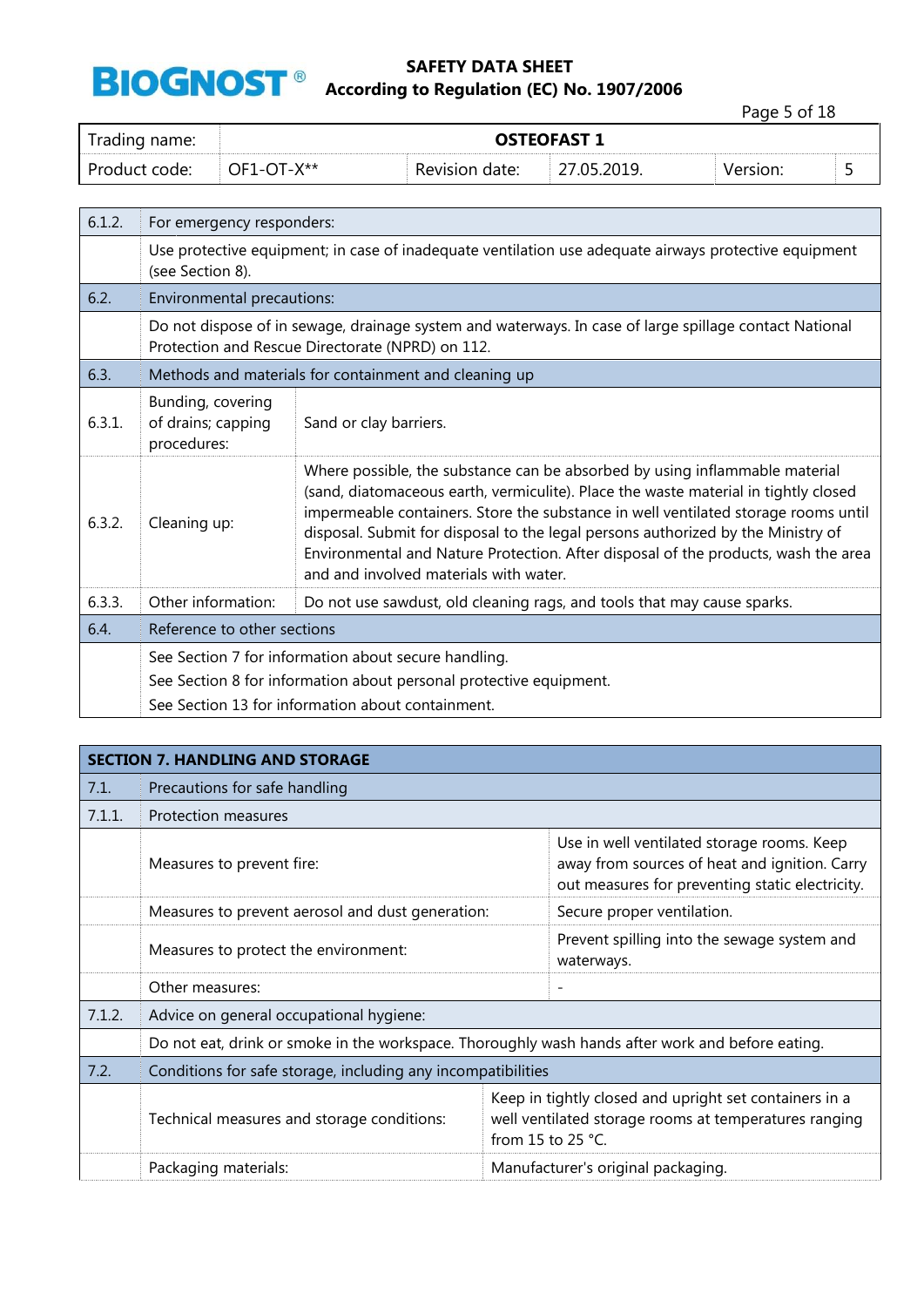

Page 6 of 18

| frading name: | <b>OSTEOFAST 1</b>               |                |             |          |  |
|---------------|----------------------------------|----------------|-------------|----------|--|
| Product code: | $^{\circ}$ OF1-OT-X** $^{\circ}$ | Revision date: | 27.05.2019. | Version: |  |

|      | Requirements for storage and containers:   | Keep away from food and drink. Keep the containers<br>tightly closed.                                                                                                                |
|------|--------------------------------------------|--------------------------------------------------------------------------------------------------------------------------------------------------------------------------------------|
|      | Advices for storage equipment:             | The storage must be made of hard material; floors must<br>be resistant to chemicals. There must be no drain that<br>directly leads into sewage system. Secure proper<br>ventilation. |
|      | Further information on storage conditions: | Do not place the unused material in the storage room<br>and do not use empty containers for storing other<br>chemicals. Do not store with incompatible materials<br>(see Section 9). |
| 7.3. | Specific end use(s)                        |                                                                                                                                                                                      |
|      | Recommendations:                           | $\overline{\phantom{0}}$                                                                                                                                                             |
|      | Special decisions for industry sector:     |                                                                                                                                                                                      |

| <b>SECTION 8. EXPOSURE CONTROLS / PERSONAL PROTECTION</b>                                                                               |                |                       |                          |                                                            |                          |                                |                                                                                              |
|-----------------------------------------------------------------------------------------------------------------------------------------|----------------|-----------------------|--------------------------|------------------------------------------------------------|--------------------------|--------------------------------|----------------------------------------------------------------------------------------------|
| 8.1.<br>Control parameters                                                                                                              |                |                       |                          |                                                            |                          |                                |                                                                                              |
| Substance                                                                                                                               |                | CAS No                |                          | Occupational exposure<br>limit values/short term<br>values |                          | <b>Biological limit values</b> |                                                                                              |
|                                                                                                                                         |                |                       |                          | ppm                                                        | mg/m <sup>3</sup>        |                                |                                                                                              |
| Hydrogen chloride                                                                                                                       |                | 7647-01-0             |                          | 5/10                                                       | 8/15                     |                                |                                                                                              |
| Formaldehyde                                                                                                                            |                | $50 - 00 - 0$         |                          | $2/-$                                                      | $2.5/-$                  |                                |                                                                                              |
| Methanol                                                                                                                                |                | $67 - 56 - 1$         |                          | $200/-$                                                    | $260/-$                  |                                | 24.7 mmol/mol of creatinine*<br>(7.0 mg/g of creatinine*),<br>end-of-shift urinary excretion |
| * For all results pertaining creatinine levels, creatinine concentration < 0.5 g/l and > 3.0 g/l may not be taken into<br>consideration |                |                       |                          |                                                            |                          |                                |                                                                                              |
| Substance:<br>$\overline{\phantom{a}}$                                                                                                  |                |                       |                          |                                                            |                          |                                |                                                                                              |
| EC No:<br>$\overline{a}$                                                                                                                | CAS No:        |                       | $\overline{a}$           |                                                            |                          |                                |                                                                                              |
| <b>DNEL</b>                                                                                                                             |                |                       |                          |                                                            |                          |                                |                                                                                              |
|                                                                                                                                         |                |                       |                          | <b>Industrial</b>                                          |                          |                                |                                                                                              |
| Route of exposure:                                                                                                                      |                | Acute effect<br>local |                          | Acute effect<br>systemic                                   | Chronic effect<br>local  |                                | Chronic effect<br>systemic                                                                   |
| Oral                                                                                                                                    | $\overline{a}$ |                       | $\overline{\phantom{0}}$ |                                                            | $\overline{a}$           |                                | $\overline{\phantom{a}}$                                                                     |
| Inhalation                                                                                                                              | $\overline{a}$ |                       |                          |                                                            | $\overline{\phantom{a}}$ |                                | $\overline{\phantom{a}}$                                                                     |
| Dermal                                                                                                                                  |                |                       |                          |                                                            | $\overline{a}$           |                                |                                                                                              |
| Critical physical parameters: solubility, flammability, corrosivity:<br>$\overline{\phantom{a}}$                                        |                |                       |                          |                                                            |                          |                                |                                                                                              |
| <b>Consumer</b>                                                                                                                         |                |                       |                          |                                                            |                          |                                |                                                                                              |
| Route of exposure:                                                                                                                      |                | Acute effect<br>local |                          | Acute effect<br>systemic                                   | Chronic effect<br>local  |                                | Chronic effect<br>systemic                                                                   |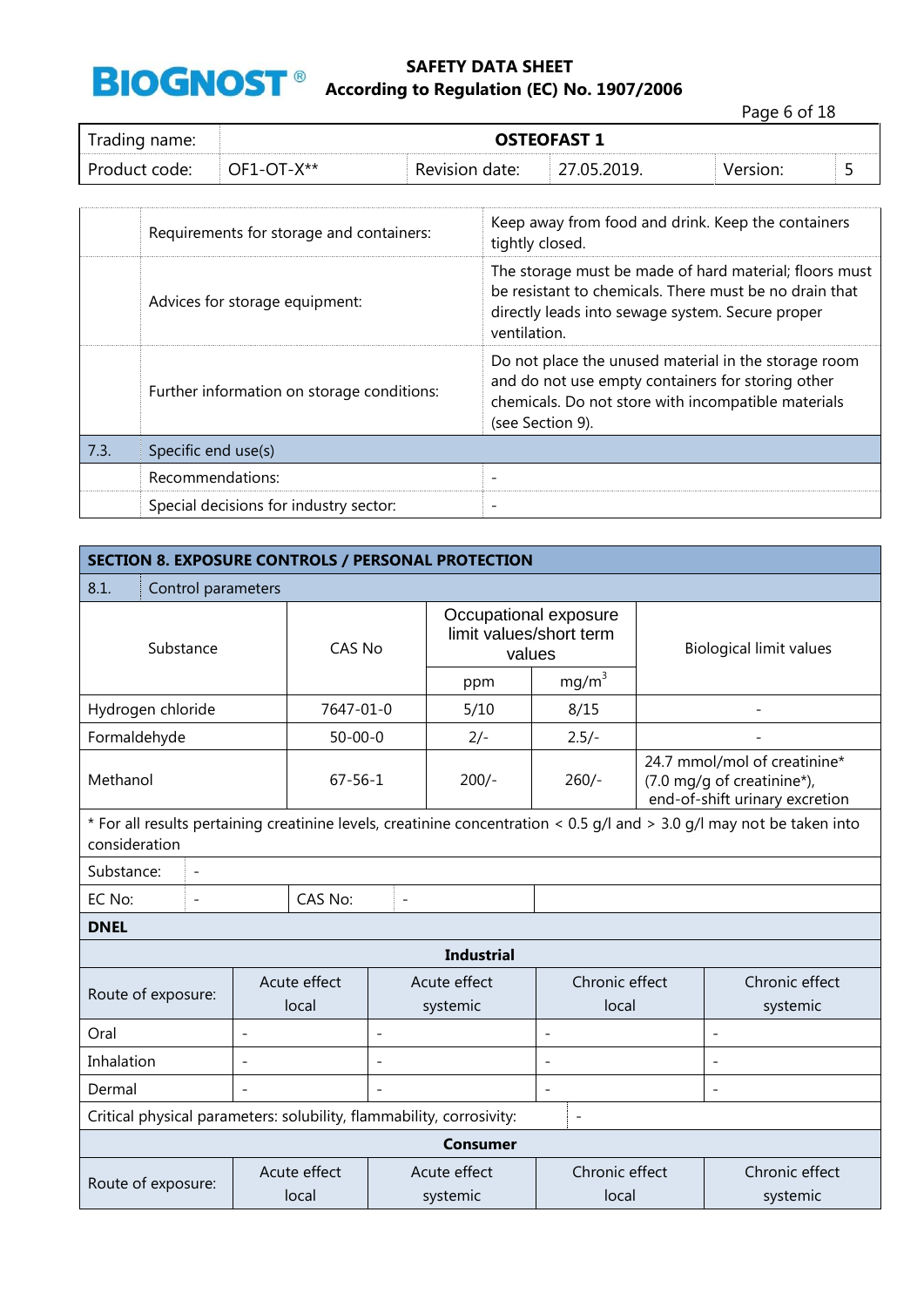

Page 7 of 18 Trading name: **DESE 1 OSTEOFAST 1** Product code: OF1-OT-X\*\* Revision date: 27.05.2019. Version: 5 Oral - - - -

| Inhalation                      |                                            |                                                                                      |                          |                                                                                                                                                                                                                  |                          |  |                |
|---------------------------------|--------------------------------------------|--------------------------------------------------------------------------------------|--------------------------|------------------------------------------------------------------------------------------------------------------------------------------------------------------------------------------------------------------|--------------------------|--|----------------|
| Dermal                          |                                            |                                                                                      | $\overline{\phantom{a}}$ |                                                                                                                                                                                                                  | $\overline{a}$           |  | $\overline{a}$ |
| <b>PNEC</b>                     |                                            |                                                                                      |                          |                                                                                                                                                                                                                  |                          |  |                |
| Environmental protection target |                                            |                                                                                      |                          | <b>PNEC</b>                                                                                                                                                                                                      |                          |  |                |
| Fresh water                     |                                            |                                                                                      |                          |                                                                                                                                                                                                                  | No information available |  |                |
| Freshwater sediments            |                                            |                                                                                      |                          |                                                                                                                                                                                                                  | No information available |  |                |
| Marine water                    |                                            |                                                                                      |                          |                                                                                                                                                                                                                  | No information available |  |                |
| Marine sediments                |                                            |                                                                                      |                          |                                                                                                                                                                                                                  | No information available |  |                |
| Food chain                      |                                            |                                                                                      |                          |                                                                                                                                                                                                                  | No information available |  |                |
|                                 |                                            | Microorganisms in sewage treatment                                                   |                          |                                                                                                                                                                                                                  | No information available |  |                |
| Soil (agricultural)             |                                            |                                                                                      |                          |                                                                                                                                                                                                                  | No information available |  |                |
| Air                             |                                            |                                                                                      |                          |                                                                                                                                                                                                                  | No information available |  |                |
|                                 |                                            |                                                                                      |                          |                                                                                                                                                                                                                  |                          |  |                |
| 8.2.                            | Exposure controls                          |                                                                                      |                          |                                                                                                                                                                                                                  |                          |  |                |
| 8.2.1.                          |                                            | Appropriate engineering controls                                                     |                          |                                                                                                                                                                                                                  |                          |  |                |
|                                 |                                            | Substance/mixture related<br>measures to prevent exposure<br>during identified uses: |                          | Use the product in well ventilated rooms. Use personal protective<br>equipment. Do not eat, drink or smoke in the workspace.                                                                                     |                          |  |                |
|                                 | exposure:                                  | Structural measures to prevent                                                       |                          | No information available                                                                                                                                                                                         |                          |  |                |
|                                 |                                            | Organisational measures to<br>prevent exposure:                                      |                          | Organization of work in order to reduce other worker's influence<br>during work process.                                                                                                                         |                          |  |                |
|                                 | Technical measures to prevent<br>exposure: |                                                                                      |                          | Secure proper workspace ventilation in order to keep<br>concentration levels in air below permitted levels.                                                                                                      |                          |  |                |
| 8.2.2.                          | Personal protection equipment              |                                                                                      |                          |                                                                                                                                                                                                                  |                          |  |                |
| 8.2.2.1.                        |                                            | Eye and face protection:                                                             | air.                     | Safety glasses that stick to face (EN 166) or visor in case of lower<br>levels of concentration in air; protective gas mask that covers the<br>entire face (EN 136) in case of higher levels of concentration in |                          |  |                |
| 8.2.2.2.                        | Skin protection                            |                                                                                      |                          |                                                                                                                                                                                                                  |                          |  |                |
|                                 |                                            |                                                                                      |                          |                                                                                                                                                                                                                  |                          |  |                |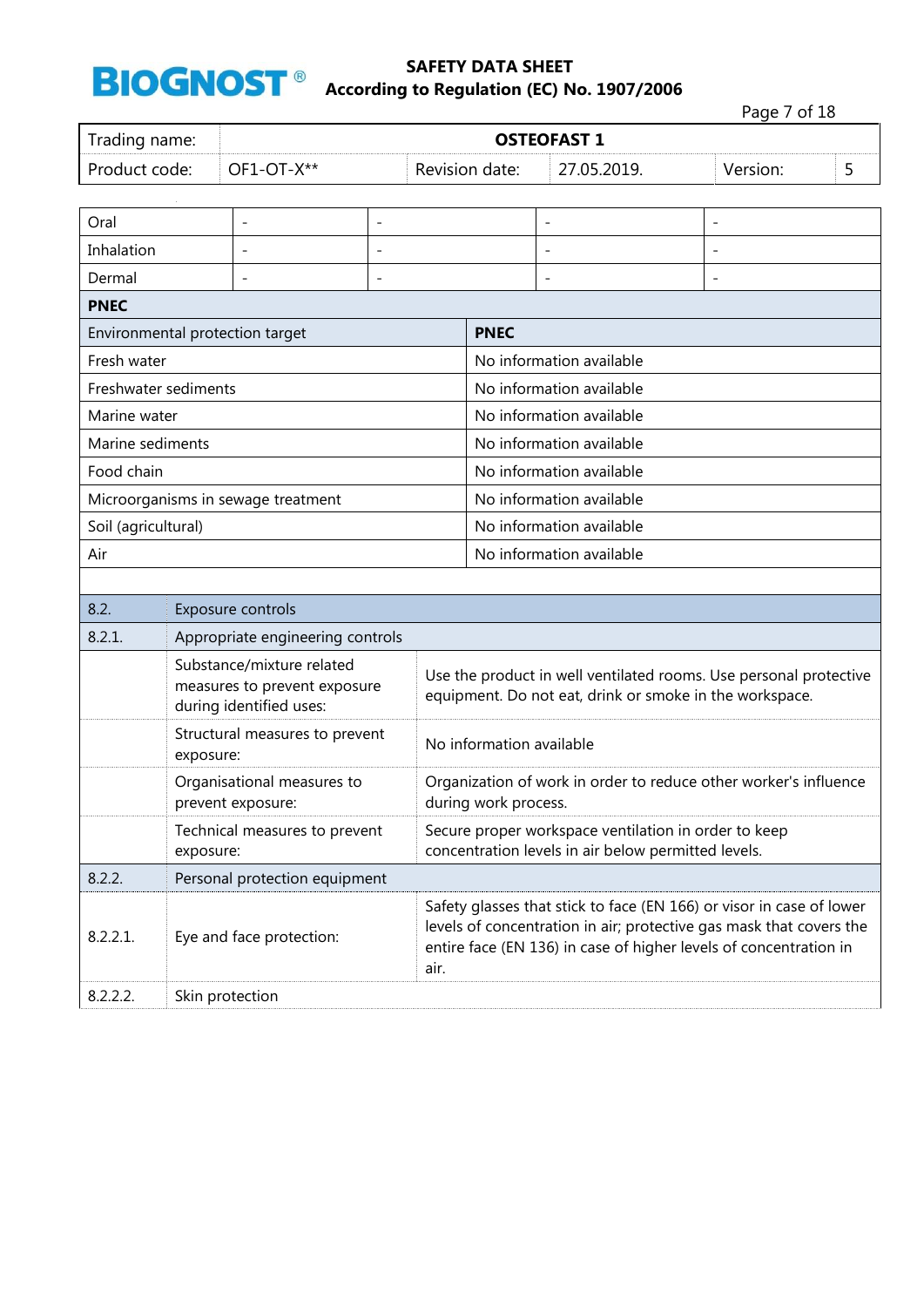

Page 8 of 18

| Trading name:               |                                                 | <b>OSTEOFAST 1</b>                                         |                                                                                                                                                                                                                                                                                                                              |                                                              |          |   |  |  |
|-----------------------------|-------------------------------------------------|------------------------------------------------------------|------------------------------------------------------------------------------------------------------------------------------------------------------------------------------------------------------------------------------------------------------------------------------------------------------------------------------|--------------------------------------------------------------|----------|---|--|--|
| Product code:<br>OF1-OT-X** |                                                 |                                                            | Revision date:                                                                                                                                                                                                                                                                                                               | 27.05.2019.                                                  | Version: | 5 |  |  |
|                             |                                                 | Hand protection:                                           | The protective gloves have to satisfy the specification of<br>Regulation (EU) 2016/425 and the related standard EN374.<br>Full contact:<br>Glove material: nitrile rubber<br>Glove thickness: 0.40 mm<br>Time until perforation: > 480 min<br>Splash contact:<br>Gloves material: nitrile rubber<br>Glove thickness: 0.11 mm |                                                              |          |   |  |  |
|                             | Other skin protection:                          |                                                            | Wear antistatic clothing made of natural fibers (such as cotton)<br>with long sleeves (EN ISO 13688), and shoes (EN 13832) that<br>cover the entire foot.                                                                                                                                                                    |                                                              |          |   |  |  |
| 8.2.2.3.                    | Respiratory protection:<br>exceed GVI.          |                                                            | Suitable mask or half mask (EN 140) equipped with a combined<br>"A-K" filter (EN 14387) and used when concentration levels                                                                                                                                                                                                   |                                                              |          |   |  |  |
| 8.2.2.4.                    |                                                 | Thermal hazards:                                           | No information available                                                                                                                                                                                                                                                                                                     |                                                              |          |   |  |  |
| 8.2.3.                      |                                                 | Environmental exposure controls                            |                                                                                                                                                                                                                                                                                                                              |                                                              |          |   |  |  |
|                             |                                                 | Substance/mixture related<br>measures to prevent exposure: | See Section 6                                                                                                                                                                                                                                                                                                                |                                                              |          |   |  |  |
|                             | Structural measures to prevent<br>exposure:     |                                                            | Use modern equipment.                                                                                                                                                                                                                                                                                                        |                                                              |          |   |  |  |
|                             | Organisational measures to<br>prevent exposure: |                                                            | the workplace.                                                                                                                                                                                                                                                                                                               | Adapt the work process to the required working conditions of |          |   |  |  |
|                             | exposure:                                       | Technical measures to prevent                              | See Section 6                                                                                                                                                                                                                                                                                                                |                                                              |          |   |  |  |

| <b>SECTION 9. PHYSICAL AND CHEMICAL PROPERTIES</b> |                                                       |                          |                          |  |  |
|----------------------------------------------------|-------------------------------------------------------|--------------------------|--------------------------|--|--|
| 9.1.                                               | Information on basic physical and chemical properties |                          |                          |  |  |
|                                                    |                                                       | Value                    | Method                   |  |  |
|                                                    | Physical state:                                       | liquid                   | No information available |  |  |
|                                                    | Color:                                                | light blue               | No information available |  |  |
|                                                    | Odour:                                                | sharp                    | No information available |  |  |
|                                                    | Odour threshold:                                      | No information available | No information available |  |  |
|                                                    | pH:                                                   | < 0                      | No information available |  |  |
|                                                    | Melting point/freezing point:                         | No information available | No information available |  |  |
|                                                    | Initial boiling point and boiling range:              | No information available | No information available |  |  |
|                                                    | Flash point:                                          | No information available | No information available |  |  |
|                                                    | Evaporation rate:                                     | No information available | No information available |  |  |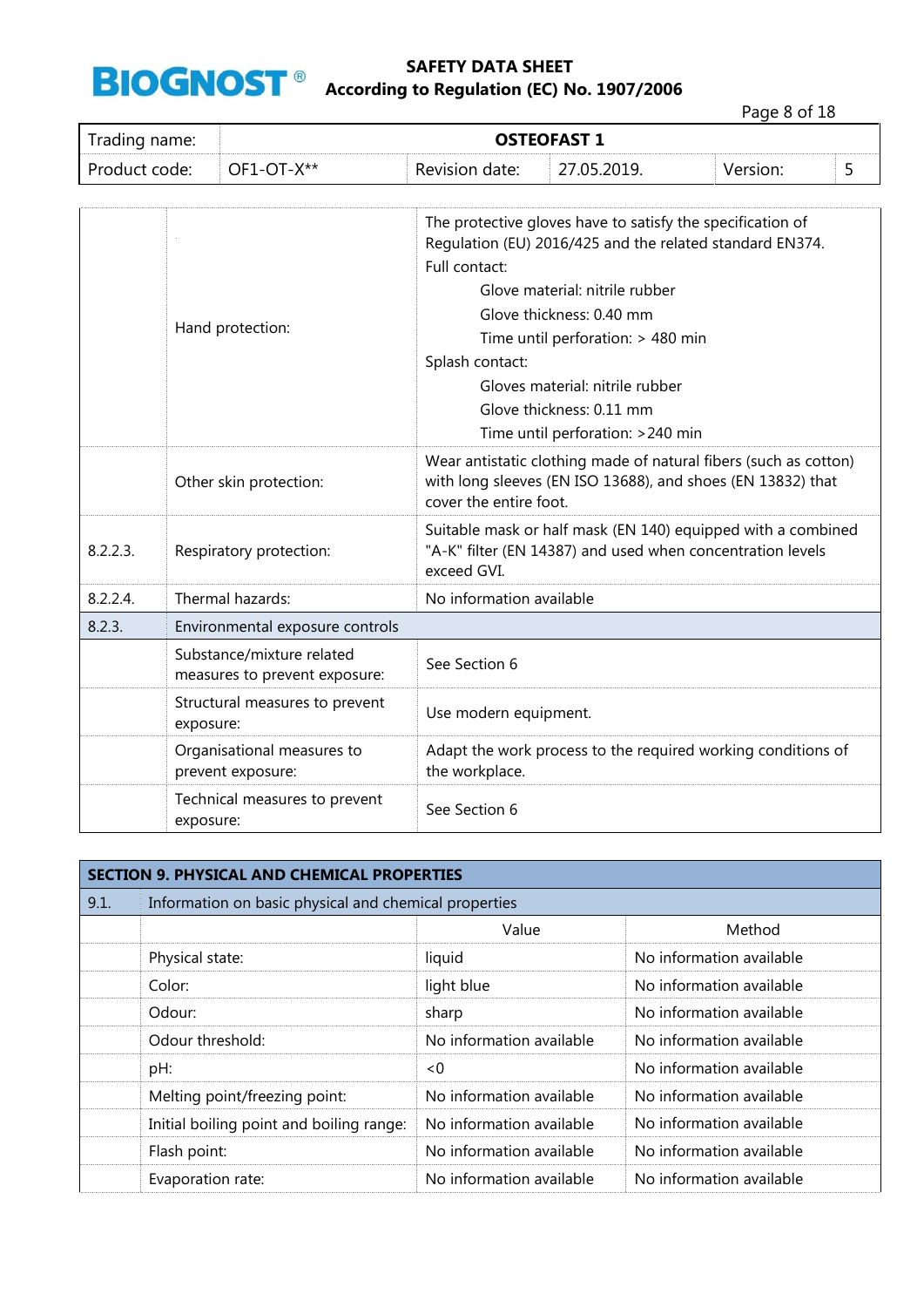

Page 9 of 18

| Trading name: | <b>OSTEOFAST 1</b> |                |             |          |  |
|---------------|--------------------|----------------|-------------|----------|--|
| Product code: | OF1-OT-X**         | Revision date: | 27.05.2019. | Version: |  |

|      | Flammability (solid, gas):                           | No information available | No information available |
|------|------------------------------------------------------|--------------------------|--------------------------|
|      | Upper/lower flammability or<br>explosive limits:     | No information available | No information available |
|      | Vapor pressure:                                      | No information available | No information available |
|      | Vapor density:                                       | No information available | No information available |
|      | Relative density:                                    | No information available | No information available |
|      | Bulk density:                                        | No information available | No information available |
|      | Solubility (ies):                                    | No information available | No information available |
|      | Partition coefficient: n-octanol/water<br>(log Kow): | No information available | No information available |
|      | Auto-ignition temperature:                           | No information available | No information available |
|      | Decomposition temperature:                           | No information available | No information available |
|      | Viscosity:                                           | No information available | No information available |
|      | Explosive properties:                                | No information available | No information available |
|      | Oxidizing properties:                                | No information available | No information available |
| 9.2. | Other information                                    |                          |                          |
|      | $\overline{\phantom{a}}$                             |                          |                          |

| <b>SECTION 10. STABILITY AND REACTIVITY</b> |                                     |                                                                                                                       |  |
|---------------------------------------------|-------------------------------------|-----------------------------------------------------------------------------------------------------------------------|--|
| 10.1.                                       | Reactivity:                         | See subsections 10.3 through 10.5.                                                                                    |  |
| 10.2.                                       | Chemical stability:                 | The product is chemically stable under standard ambient<br>conditions of storing and using (room temperature).        |  |
| 10.3.                                       | Possibility of hazardous reactions: | Formaldehyde vapors and air can cause explosive mixtures.                                                             |  |
| 10.4.                                       | Conditions to avoid:                | Sources of heat, sparks, ignition, and low temperature.                                                               |  |
| 10.5.                                       | Incompatible materials:             | Alkali metals, oxidants, acids and alkalis, hydrogen peroxide,<br>phenols, iodine, iron, copper and silver compounds. |  |
| 10.6.                                       | Hazardous decomposition products:   | Carbon monoxide and formaldehyde                                                                                      |  |

| <b>SECTION 11. TOXICOLOGICAL INFORMATION</b> |                                      |                             |                             |                                                                  |                             |                                 |  |  |  |  |  |  |
|----------------------------------------------|--------------------------------------|-----------------------------|-----------------------------|------------------------------------------------------------------|-----------------------------|---------------------------------|--|--|--|--|--|--|
| 11.1.                                        | Information on toxicological effects |                             |                             |                                                                  |                             |                                 |  |  |  |  |  |  |
|                                              |                                      | Acute toxicity:             |                             |                                                                  |                             |                                 |  |  |  |  |  |  |
| Route of<br>exposure:                        |                                      | Method                      | <b>Species</b>              | <b>Effective Dose</b><br>$LD_{50}/LC_{50}$ or<br>$ATE_{mixture}$ | Exposure time               | Results                         |  |  |  |  |  |  |
| Oral:                                        |                                      | No information<br>available | No information<br>available | $LD_{50}$                                                        | No information<br>available | No.<br>information<br>available |  |  |  |  |  |  |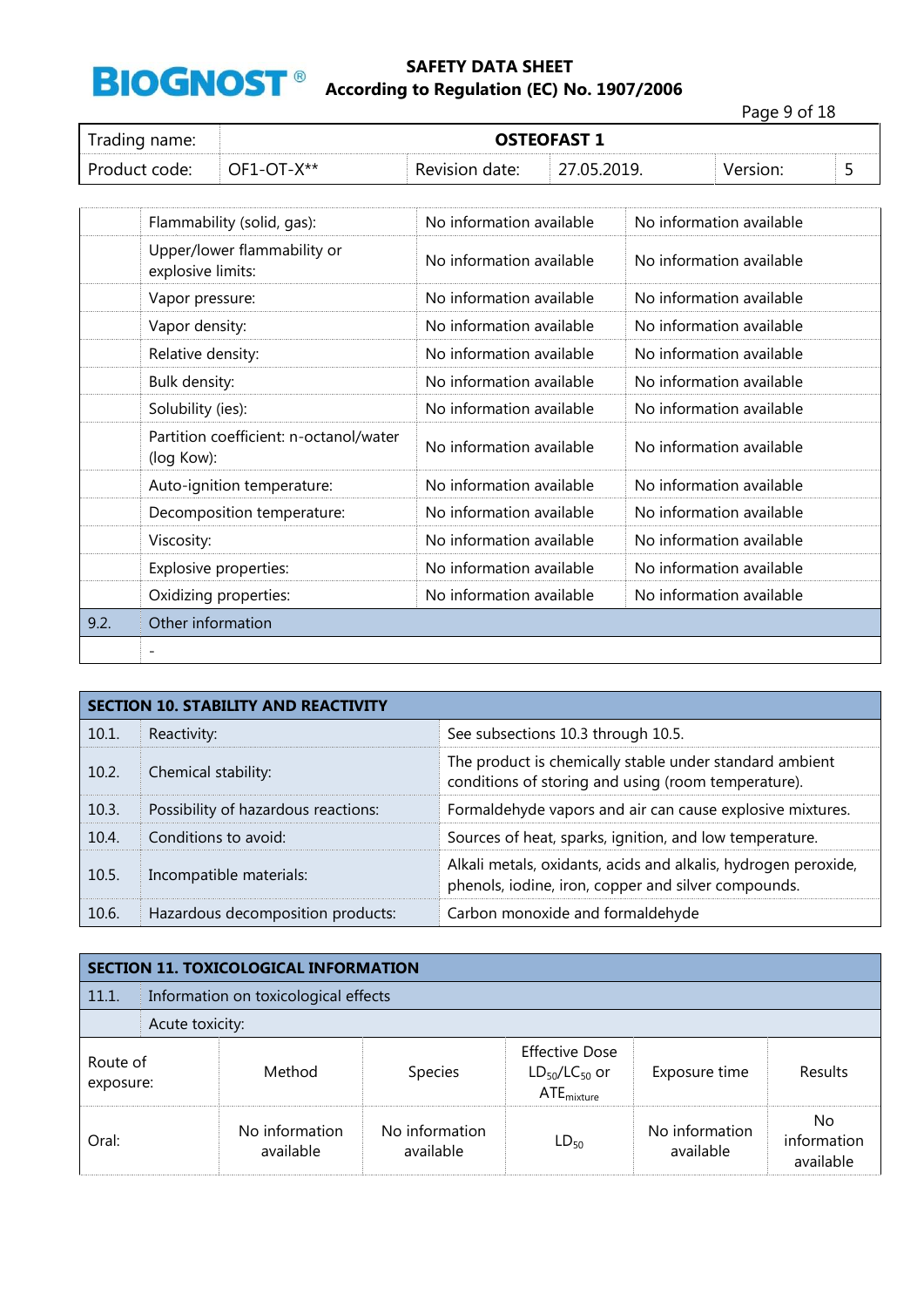

|                                    |                                                                                                                                                                                                                                                                                                                                         |                                          |                           |                    |                          |                             |                                | Page 10 of 18                       |   |
|------------------------------------|-----------------------------------------------------------------------------------------------------------------------------------------------------------------------------------------------------------------------------------------------------------------------------------------------------------------------------------------|------------------------------------------|---------------------------|--------------------|--------------------------|-----------------------------|--------------------------------|-------------------------------------|---|
| Trading name:                      |                                                                                                                                                                                                                                                                                                                                         |                                          |                           | <b>OSTEOFAST 1</b> |                          |                             |                                |                                     |   |
| Product code:                      | OF1-OT-X**                                                                                                                                                                                                                                                                                                                              |                                          | Revision date:            |                    | 27.05.2019.              |                             | Version:                       |                                     | 5 |
|                                    |                                                                                                                                                                                                                                                                                                                                         |                                          |                           |                    |                          |                             |                                |                                     |   |
| Dermal:                            | No information<br>available                                                                                                                                                                                                                                                                                                             | No information<br>available              |                           | $LD_{50}$          |                          | No information<br>available |                                | No<br>information<br>available      |   |
| Inhalation:                        | No information<br>available                                                                                                                                                                                                                                                                                                             | rat (hydrochloric<br>acid)               |                           |                    | $LC_{50}$                | 4 h                         |                                | 4.74 mg/l<br>(hydrochloric<br>acid) |   |
|                                    |                                                                                                                                                                                                                                                                                                                                         |                                          |                           |                    |                          |                             |                                |                                     |   |
|                                    | Specific target organ toxicity - single exposure (STOT-SE):                                                                                                                                                                                                                                                                             |                                          |                           |                    |                          |                             |                                |                                     |   |
|                                    |                                                                                                                                                                                                                                                                                                                                         | Specific effects                         |                           |                    | Target organ             |                             |                                | Note                                |   |
| Oral:                              | No information available                                                                                                                                                                                                                                                                                                                |                                          |                           |                    | No information available |                             | $\overline{\phantom{a}}$       |                                     |   |
| Dermal:                            | No information available                                                                                                                                                                                                                                                                                                                |                                          |                           |                    | No information available |                             | $\overline{\phantom{a}}$       |                                     |   |
| Inhalation:                        | No information available                                                                                                                                                                                                                                                                                                                |                                          |                           |                    | No information available |                             | $\overline{\phantom{a}}$       |                                     |   |
|                                    |                                                                                                                                                                                                                                                                                                                                         |                                          |                           |                    |                          |                             |                                |                                     |   |
| Aspiration hazard:                 |                                                                                                                                                                                                                                                                                                                                         |                                          | No information available. |                    |                          |                             |                                |                                     |   |
|                                    |                                                                                                                                                                                                                                                                                                                                         |                                          |                           |                    |                          |                             |                                |                                     |   |
|                                    | Irritation and corrosion                                                                                                                                                                                                                                                                                                                |                                          |                           |                    |                          |                             |                                |                                     |   |
|                                    | Exposure                                                                                                                                                                                                                                                                                                                                | Species                                  | Evaluation                |                    | Method                   |                             | <b>Note</b>                    |                                     |   |
|                                    | time                                                                                                                                                                                                                                                                                                                                    |                                          |                           |                    |                          |                             |                                |                                     |   |
| Skin<br>corrosion/irritation:      | $\overline{\phantom{0}}$                                                                                                                                                                                                                                                                                                                | $\overline{\phantom{0}}$                 | $\overline{\phantom{0}}$  |                    | $\overline{\phantom{a}}$ |                             | Causes skin irritation.        |                                     |   |
| Serious eye damage/<br>irritation: |                                                                                                                                                                                                                                                                                                                                         | $\qquad \qquad -$                        | $\overline{\phantom{a}}$  |                    |                          |                             | Causes serious eye irritation. |                                     |   |
|                                    |                                                                                                                                                                                                                                                                                                                                         |                                          |                           |                    |                          |                             |                                |                                     |   |
| Sensitization                      |                                                                                                                                                                                                                                                                                                                                         |                                          |                           |                    |                          |                             |                                |                                     |   |
| Skin sensitization:                |                                                                                                                                                                                                                                                                                                                                         | May cause an allergic skin reaction.     |                           |                    |                          |                             |                                |                                     |   |
| Respiratory<br>sensitization:      |                                                                                                                                                                                                                                                                                                                                         | Allergic persons may display irritation. |                           |                    |                          |                             |                                |                                     |   |
|                                    |                                                                                                                                                                                                                                                                                                                                         |                                          |                           |                    |                          |                             |                                |                                     |   |
|                                    | Symptoms related to the physical, chemical and toxicological characteristics                                                                                                                                                                                                                                                            |                                          |                           |                    |                          |                             |                                |                                     |   |
| Oral exposure:                     | Depending on concentration and exposure time, stinging and possible damage to the<br>mucous membrane of the digestive tract is possible, as well as abdominal pain, nausea,<br>vomiting (bloody vomit is possible), vertigo, headache, eyesight disorders and permanent<br>blindness due to optical nerve damage, loss of consiousness. |                                          |                           |                    |                          |                             |                                |                                     |   |
| Dermal exposure:                   | Depending on concentration and exposure time, redness accompanied by sensation of<br>stinging and pain may occur, defatting, skin cracking, rash, swelling, burns, blisters and<br>delayed onset of inflammations.                                                                                                                      |                                          |                           |                    |                          |                             |                                |                                     |   |
| Inhalation<br>exposure:            | Depending on concentration and exposure time, irritation of the mucous membrane of the<br>nose/throat may occur (burning sensation, urge to sneeze, runny nose). High concentration<br>levels may cause difficult breathing, coughing, chest tightness, headache, pneumonia and<br>delayed pulmonary oedema (up until 48 hours).        |                                          |                           |                    |                          |                             |                                |                                     |   |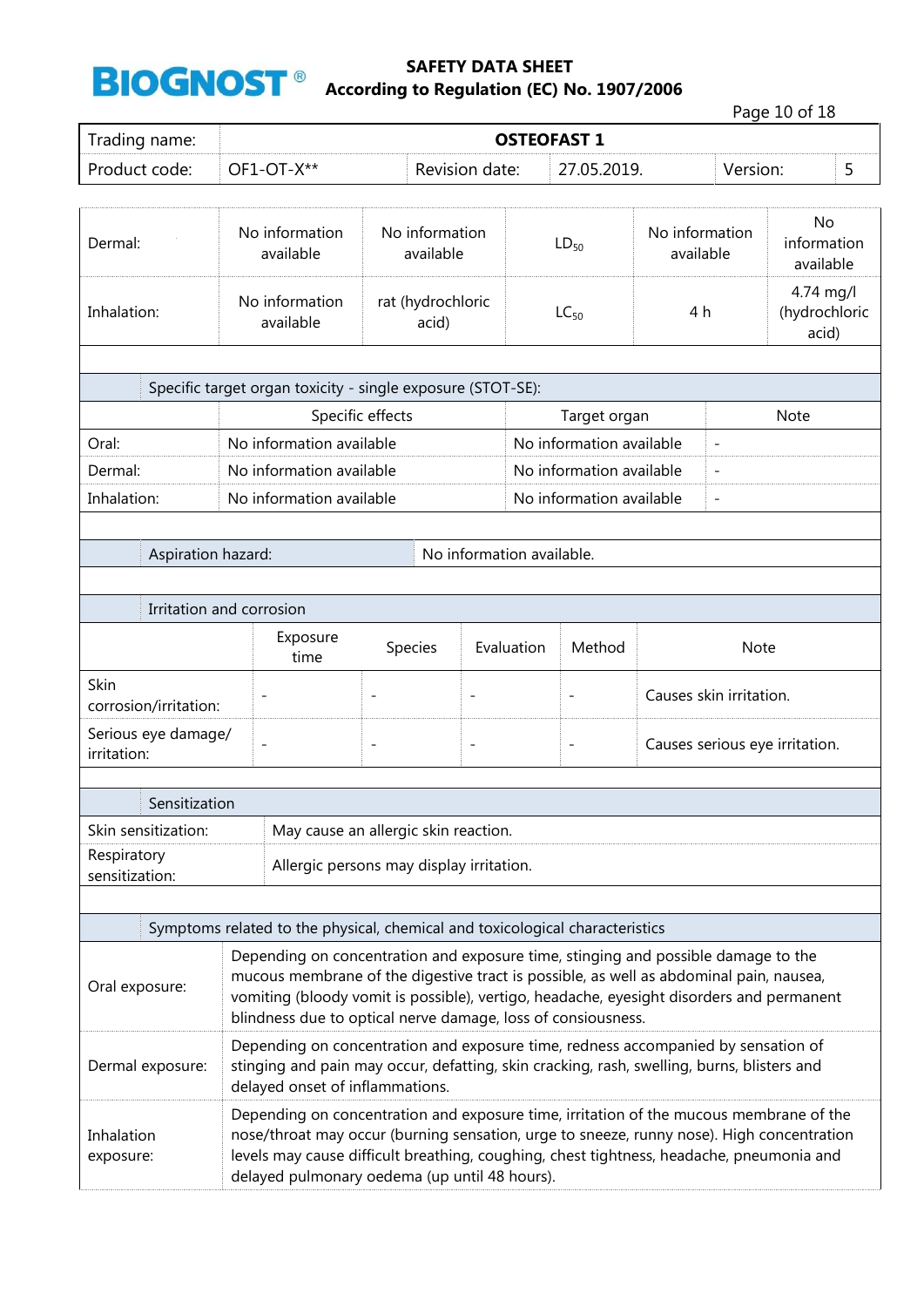

Page 11 of 18

| Trading name: |              | <b>OSTEOFAST 1</b> |             |          |  |  |  |  |
|---------------|--------------|--------------------|-------------|----------|--|--|--|--|
| Product code: | $OF1-OT-X**$ | Revision date:     | 27.05.2019. | Version: |  |  |  |  |

| Eye exposure:            | damage.                                                       | Depending on concentration and exposure time, mucosa stinging, lacrimation, redness and<br>pain may occur, as well as bleeding, delayed onset of inflammations and permanent eyesight |                                            |  |                                       |                                       |                          |                          |
|--------------------------|---------------------------------------------------------------|---------------------------------------------------------------------------------------------------------------------------------------------------------------------------------------|--------------------------------------------|--|---------------------------------------|---------------------------------------|--------------------------|--------------------------|
|                          | Repeated dose toxicity (subacute, subchronic, chronic)        |                                                                                                                                                                                       |                                            |  |                                       |                                       |                          |                          |
|                          | Dose                                                          | Exposure time                                                                                                                                                                         | Species                                    |  | Method                                | Evaluation                            |                          | <b>Note</b>              |
| Subacute oral            | No information<br>available                                   |                                                                                                                                                                                       | <b>No</b><br>information<br>available      |  | No<br>information<br>available        | No<br>information<br>available        |                          | $\overline{\phantom{m}}$ |
| Subacute<br>dermal       | information<br>No.<br>available                               | No<br>information<br>available                                                                                                                                                        | No<br>information<br>available             |  | No<br>information<br>available        | <b>No</b><br>information<br>available |                          |                          |
| Subacute<br>inhalation   | information<br>No.<br>available                               | <b>No</b><br>information<br>available                                                                                                                                                 | N <sub>o</sub><br>information<br>available |  | <b>No</b><br>information<br>available | <b>No</b><br>information<br>available |                          | $\overline{\phantom{m}}$ |
| Subchronic oral          | No information<br>available                                   | <b>No</b><br>information<br>available                                                                                                                                                 | <b>No</b><br>information<br>available      |  | <b>No</b><br>information<br>available | <b>No</b><br>information<br>available |                          |                          |
| Subchronic<br>dermal     | No information<br>available                                   |                                                                                                                                                                                       | No<br>information<br>available             |  | No<br>information<br>available        | <b>No</b><br>information<br>available |                          | $\qquad \qquad -$        |
| Subchronic<br>inhalation | information<br>No.<br>available                               | <b>No</b><br>information<br>available                                                                                                                                                 | No<br>information<br>available             |  | No<br>information<br>available        | No<br>information<br>available        |                          | $\overline{\phantom{m}}$ |
| Chronic oral             | information<br>No.<br>available                               | <b>No</b><br>information<br>available                                                                                                                                                 | <b>No</b><br>information<br>available      |  | No<br>information<br>available        | <b>No</b><br>information<br>available |                          |                          |
| Chronic dermal           | No information<br>available                                   | <b>No</b><br>information<br>available                                                                                                                                                 | <b>No</b><br>information<br>available      |  | No<br>information<br>available        | <b>No</b><br>information<br>available |                          | $\overline{a}$           |
| Chronic<br>inhalation    | No information<br>available                                   | No<br>information<br>available                                                                                                                                                        | No<br>information<br>available             |  | No<br>information<br>available        | No<br>information<br>available        |                          |                          |
|                          |                                                               |                                                                                                                                                                                       |                                            |  |                                       |                                       |                          |                          |
|                          | Specific target organ toxicity - repeated exposure (STOT-RE): |                                                                                                                                                                                       |                                            |  |                                       |                                       |                          |                          |
|                          |                                                               | Specific effects                                                                                                                                                                      |                                            |  | Target organ                          |                                       |                          | <b>Note</b>              |
| Subacute oral            |                                                               | No information available                                                                                                                                                              |                                            |  | No information available              |                                       | $\overline{\phantom{a}}$ |                          |
| Subacute dermal          |                                                               | No information available                                                                                                                                                              |                                            |  | No information available              |                                       |                          |                          |
|                          | Subacute inhalation                                           |                                                                                                                                                                                       | No information available                   |  | No information available              |                                       |                          |                          |
| Subchronic oral          |                                                               | No information available                                                                                                                                                              |                                            |  | No information available              |                                       |                          |                          |
| Subchronic dermal        |                                                               | No information available                                                                                                                                                              |                                            |  | No information available              |                                       | $\qquad \qquad -$        |                          |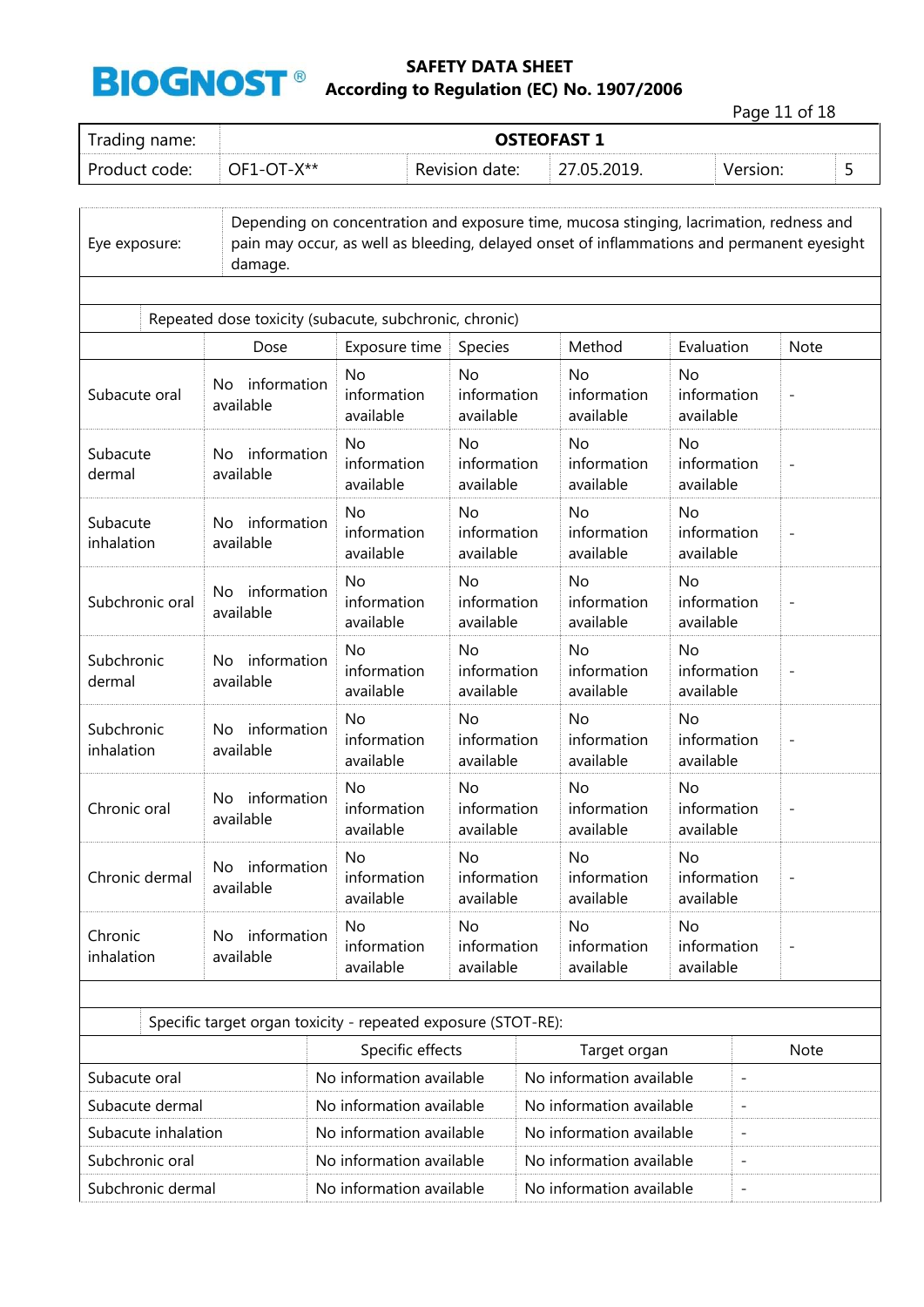

|              |                       |                                      |                                                                    |                          |  |                                                                                                                                                                                              |  | Page 12 of 18                |  |   |  |
|--------------|-----------------------|--------------------------------------|--------------------------------------------------------------------|--------------------------|--|----------------------------------------------------------------------------------------------------------------------------------------------------------------------------------------------|--|------------------------------|--|---|--|
|              | Trading name:         |                                      |                                                                    |                          |  | <b>OSTEOFAST 1</b>                                                                                                                                                                           |  |                              |  |   |  |
|              | Product code:         | OF1-OT-X**                           |                                                                    | Revision date:           |  | 27.05.2019.                                                                                                                                                                                  |  | Version:                     |  | 5 |  |
|              |                       |                                      |                                                                    |                          |  |                                                                                                                                                                                              |  |                              |  |   |  |
|              | Subchronic inhalation |                                      | No information available                                           |                          |  | No information available                                                                                                                                                                     |  | $\qquad \qquad \blacksquare$ |  |   |  |
| Chronic oral |                       |                                      | No information available                                           |                          |  | No information available                                                                                                                                                                     |  | $\overline{a}$               |  |   |  |
|              | Chronic dermal        |                                      | No information available                                           |                          |  | No information available                                                                                                                                                                     |  |                              |  |   |  |
|              | Chronic inhalation    |                                      | No information available                                           |                          |  | No information available                                                                                                                                                                     |  |                              |  |   |  |
|              |                       |                                      |                                                                    |                          |  |                                                                                                                                                                                              |  |                              |  |   |  |
|              |                       |                                      | CMR effects (carcinogenicity, mutagenicity, reproductive toxicity) |                          |  |                                                                                                                                                                                              |  |                              |  |   |  |
|              | Carcinogenicity:      |                                      |                                                                    | exist.                   |  | Suspected of causing cancer. If the employee observes the<br>personal hygienic rules and use personal protective equipment<br>specified in the exposure scenario, then these hazards are not |  |                              |  |   |  |
|              |                       | Mutagenicity in-vitro:               |                                                                    | No information available |  |                                                                                                                                                                                              |  |                              |  |   |  |
|              | Genotoxicity:         |                                      |                                                                    | No information available |  |                                                                                                                                                                                              |  |                              |  |   |  |
|              |                       | Mutagenicity in-vivo:                |                                                                    | No information available |  |                                                                                                                                                                                              |  |                              |  |   |  |
|              |                       | Germ cell mutagenicity:              |                                                                    | No information available |  |                                                                                                                                                                                              |  |                              |  |   |  |
|              |                       | Reproductive toxicity:               |                                                                    | No information available |  |                                                                                                                                                                                              |  |                              |  |   |  |
|              |                       |                                      |                                                                    |                          |  |                                                                                                                                                                                              |  |                              |  |   |  |
|              | properties; :         |                                      | Summary of evaluation of the CMR                                   | No information available |  |                                                                                                                                                                                              |  |                              |  |   |  |
|              |                       |                                      |                                                                    |                          |  |                                                                                                                                                                                              |  |                              |  |   |  |
| 11.2.        |                       | Practical experiences:               |                                                                    |                          |  |                                                                                                                                                                                              |  |                              |  |   |  |
|              |                       | Remarks relevant for classification: |                                                                    | No information available |  |                                                                                                                                                                                              |  |                              |  |   |  |
|              | Other remarks:        |                                      |                                                                    | No information available |  |                                                                                                                                                                                              |  |                              |  |   |  |
|              |                       |                                      |                                                                    |                          |  |                                                                                                                                                                                              |  |                              |  |   |  |
| 11.3.        | General notes:        |                                      |                                                                    |                          |  |                                                                                                                                                                                              |  |                              |  |   |  |
|              |                       |                                      |                                                                    |                          |  |                                                                                                                                                                                              |  |                              |  |   |  |

| <b>SECTION 12. ECOLOGICAL INFORMATION</b> |           |                          |                                  |                             |                                    |             |  |  |  |  |
|-------------------------------------------|-----------|--------------------------|----------------------------------|-----------------------------|------------------------------------|-------------|--|--|--|--|
| 12.1.<br>Toxicity                         |           |                          |                                  |                             |                                    |             |  |  |  |  |
| Acute (short-term)<br>toxicity            | Dose      | Exposure<br>time         | Species                          | Method                      | Evaluation                         | <b>Note</b> |  |  |  |  |
| Fish                                      | $LC_{50}$ | 96 hours                 | Pimephales<br>promelas           | No information<br>available | $24.1 - 41$ mg/l<br>(formaldehyde) |             |  |  |  |  |
| Crustacea:                                | $EC_{50}$ | 48 hours                 | water flea<br>(Daphnia<br>magna) | No information<br>available | $2$ mg/l<br>(formaldehyde)         |             |  |  |  |  |
| Algae/aquatic plants                      | $IC_{50}$ | 8 days                   | algae                            | No information<br>available | $2.5$ mg/l<br>(formaldehyde)       |             |  |  |  |  |
| Other organisms                           |           | $\overline{\phantom{a}}$ | $\overline{\phantom{a}}$         |                             | $\overline{\phantom{a}}$           |             |  |  |  |  |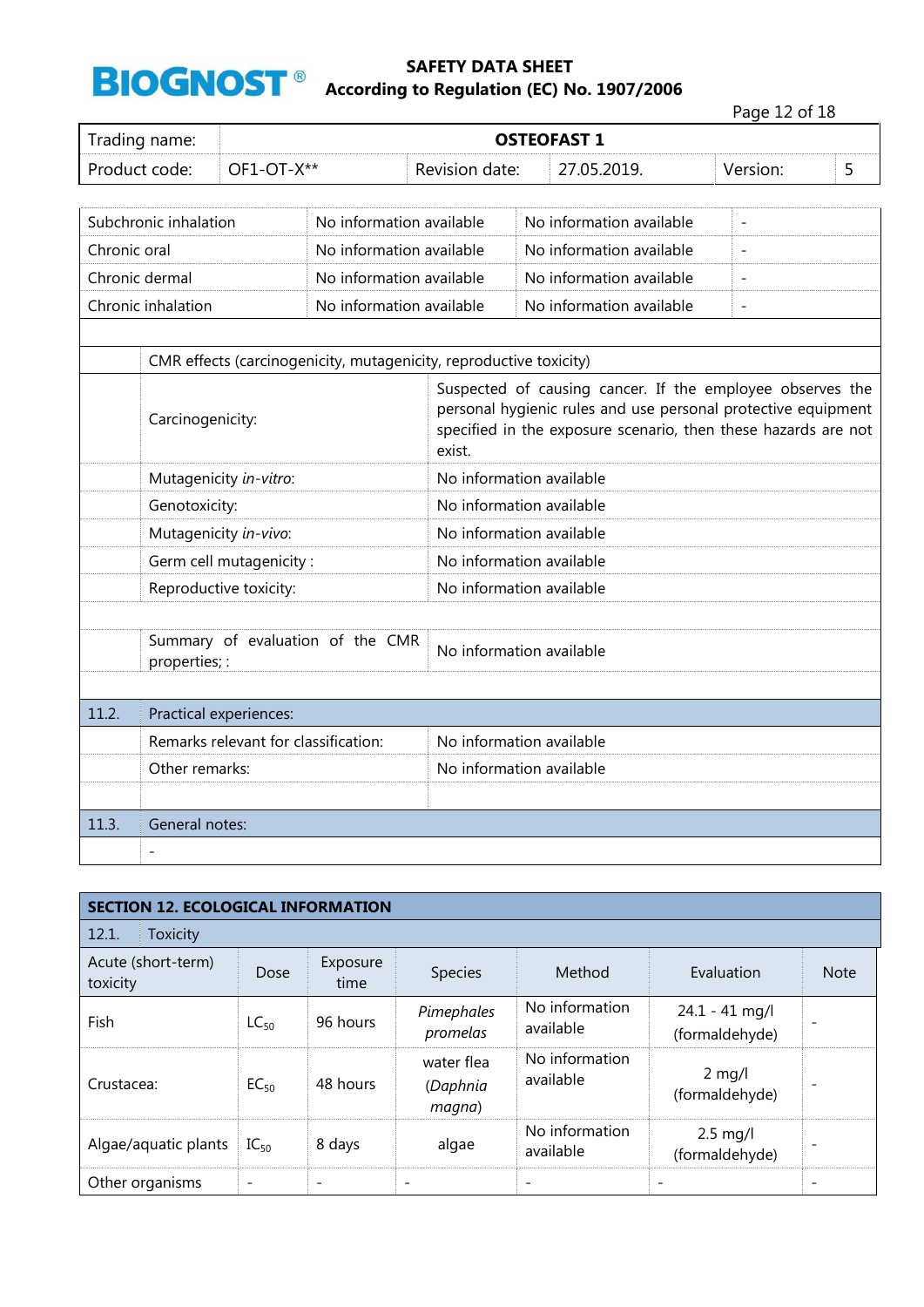

Page 13 of 18

| Trading name: | <b>OSTEOFAST 1</b> |                |             |          |  |  |  |
|---------------|--------------------|----------------|-------------|----------|--|--|--|
| Product code: | $OF1-OT-X***$      | Revision date: | 27.05.2019. | Version: |  |  |  |

| Chronic (long-term)<br>Exposure<br>Dose<br>time<br>toxicity |                          |                                                      |          |  |                          | Species                  |                                          | Method                      |                             |                          | Evaluation                  |                              | <b>Note</b>    |
|-------------------------------------------------------------|--------------------------|------------------------------------------------------|----------|--|--------------------------|--------------------------|------------------------------------------|-----------------------------|-----------------------------|--------------------------|-----------------------------|------------------------------|----------------|
| Fish                                                        |                          | $LC_{50}$                                            | 96 hours |  | <b>No</b><br>available   | information              |                                          | No information<br>available |                             | available                | No information              | $\overline{a}$               |                |
| Crustacea:                                                  |                          | $EC_{50}$                                            | 48 hours |  | No<br>available          | information              | No information<br>available              |                             | No information<br>available |                          |                             |                              |                |
| Algae/aquatic plants                                        |                          | $IC_{50}$                                            | 72 hours |  | No<br>available          | information              | No information<br>available<br>available |                             |                             | No information           | ۰                           |                              |                |
| Other organisms                                             |                          | $\overline{\phantom{a}}$<br>$\overline{\phantom{a}}$ |          |  | $\overline{\phantom{a}}$ |                          | $\overline{\phantom{a}}$                 |                             |                             | $\overline{\phantom{a}}$ |                             | $\qquad \qquad \blacksquare$ |                |
|                                                             |                          |                                                      |          |  |                          |                          |                                          |                             |                             |                          |                             |                              |                |
| 12.2.                                                       |                          | Persistence and degradability                        |          |  |                          |                          |                                          |                             |                             |                          |                             |                              |                |
| Abiotic degradation                                         |                          |                                                      |          |  |                          |                          |                                          |                             |                             |                          |                             |                              |                |
|                                                             |                          | Degradation half-lives                               |          |  |                          | Method                   |                                          |                             |                             |                          | Evaluation                  |                              | <b>Note</b>    |
| Marine water                                                | No information available |                                                      |          |  |                          | No information available |                                          |                             |                             | No information available |                             |                              | $\overline{a}$ |
| Fresh water                                                 |                          | No information available                             |          |  | No information available |                          |                                          |                             |                             | No information available |                             | $\overline{a}$               |                |
| Air                                                         |                          | No information available                             |          |  |                          | No information available |                                          |                             |                             |                          | No information available    |                              | $\overline{a}$ |
| Soil                                                        |                          | No information available                             |          |  |                          | No information available |                                          |                             |                             |                          | No information available    |                              | $\overline{a}$ |
|                                                             |                          |                                                      |          |  |                          |                          |                                          |                             |                             |                          |                             |                              |                |
| Biodegradation                                              |                          |                                                      |          |  |                          |                          |                                          |                             |                             |                          |                             |                              |                |
| % Degradation                                               |                          | Time (days)                                          |          |  | Method<br>Evaluation     |                          |                                          |                             |                             | <b>Note</b>              |                             |                              |                |
| No information<br>available                                 | <b>No</b>                | information<br>available                             |          |  | available                | No information           | No information<br>available              |                             |                             |                          | No information<br>available |                              |                |
|                                                             |                          |                                                      |          |  |                          |                          |                                          |                             |                             |                          |                             |                              |                |
|                                                             |                          |                                                      |          |  |                          |                          |                                          |                             |                             |                          |                             |                              |                |
| 12.3.                                                       |                          | Bioaccumulative potential                            |          |  |                          |                          |                                          |                             |                             |                          |                             |                              |                |
|                                                             |                          | Octanol-water partition coefficient (log Kow)        |          |  |                          |                          |                                          |                             |                             |                          |                             |                              |                |
| Value                                                       |                          | Concentration                                        | pH       |  | $^{\circ}$ C             | Method                   |                                          |                             | Evaluation                  |                          | Note                        |                              |                |
| No information                                              |                          | No information                                       |          |  |                          | No information           |                                          |                             | No information              |                          | No information              |                              |                |
| available                                                   |                          | available                                            |          |  |                          | available                |                                          |                             | available                   |                          | available                   |                              |                |
|                                                             |                          |                                                      |          |  |                          |                          |                                          |                             |                             |                          |                             |                              |                |
|                                                             |                          |                                                      |          |  |                          |                          |                                          |                             |                             |                          |                             |                              |                |
|                                                             |                          |                                                      |          |  |                          |                          |                                          |                             |                             |                          |                             |                              |                |
|                                                             |                          | <b>Bioconcentration Factor (BCF)</b>                 |          |  |                          |                          |                                          |                             |                             |                          |                             |                              |                |
| Value                                                       |                          | Species                                              |          |  |                          | Method                   |                                          |                             |                             | Evaluation               |                             | Note                         |                |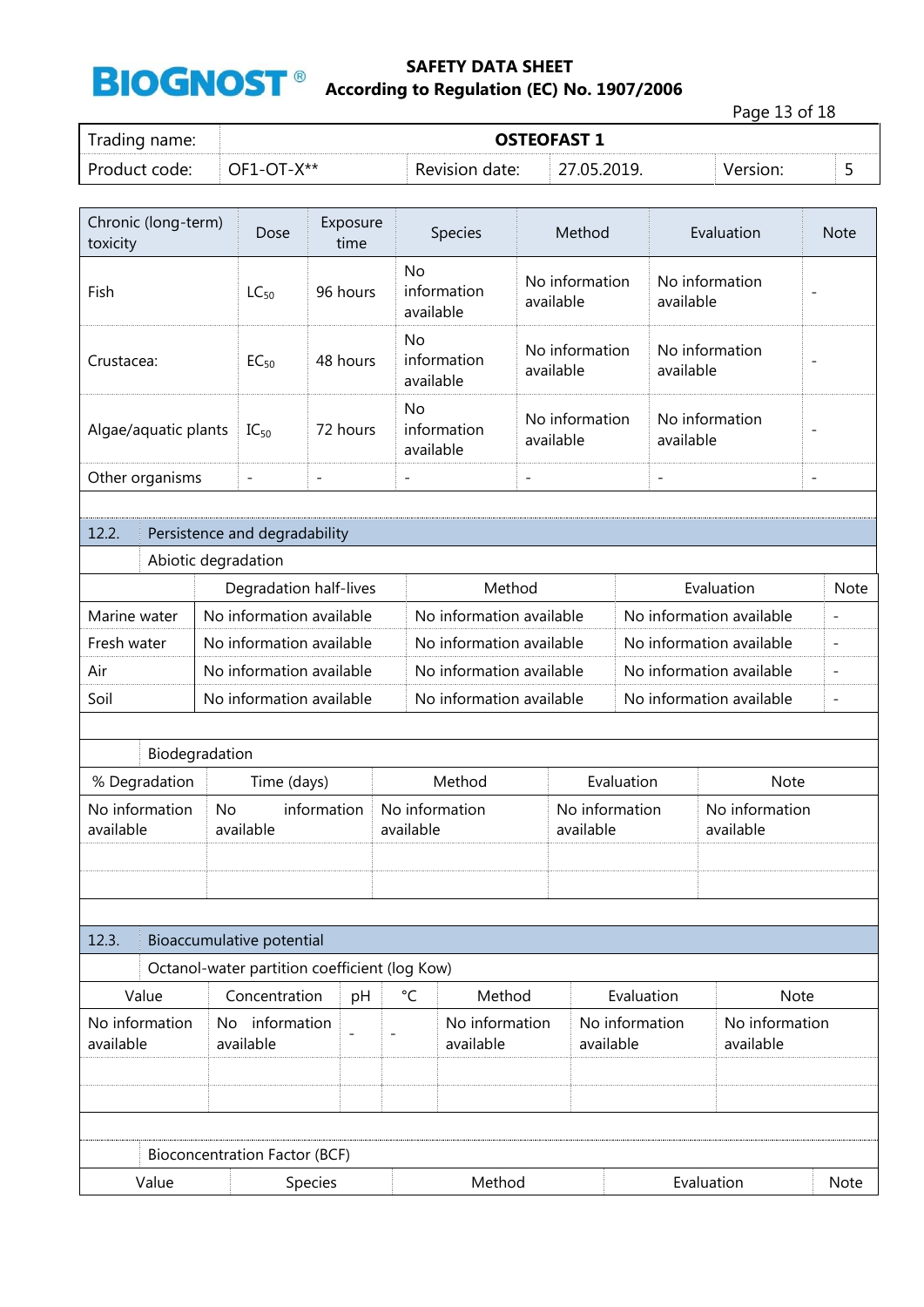

|                             |                                                                 |                        |                                     |                                                |                 |                          |                          |                    |                          |                                       | Page 14 of 18               |                          |
|-----------------------------|-----------------------------------------------------------------|------------------------|-------------------------------------|------------------------------------------------|-----------------|--------------------------|--------------------------|--------------------|--------------------------|---------------------------------------|-----------------------------|--------------------------|
| Trading name:               |                                                                 |                        |                                     |                                                |                 |                          |                          | <b>OSTEOFAST 1</b> |                          |                                       |                             |                          |
| Product code:               |                                                                 |                        |                                     | OF1-OT-X**                                     |                 | Revision date:           |                          |                    | 27.05.2019.              |                                       | Version:                    | 5                        |
|                             |                                                                 |                        |                                     |                                                |                 |                          |                          |                    |                          |                                       |                             |                          |
| No information<br>available |                                                                 |                        | No<br>available                     | information                                    |                 | No information available |                          |                    |                          |                                       | No information available    | $\overline{\phantom{a}}$ |
|                             |                                                                 |                        |                                     |                                                |                 |                          |                          |                    |                          |                                       |                             |                          |
|                             |                                                                 |                        | Chronic ecotoxicity                 |                                                |                 |                          |                          |                    |                          |                                       |                             |                          |
|                             | Value                                                           |                        |                                     | Dose                                           |                 | Exposure<br>period       |                          | Organism           |                          | Method                                | Evaluation                  | <b>Note</b>              |
| Chronic toxicity on fish    |                                                                 |                        | $LC_{50}$                           | <b>No</b><br>available                         | information     | <b>No</b>                | information<br>available | <b>No</b>          | information<br>available | <b>No</b><br>information<br>available | $\overline{\phantom{a}}$    |                          |
|                             | Chronic toxicity on<br>$EC_{50}$<br>crustacea (Daphnia)         |                        |                                     | No<br>available                                | information     | <b>No</b>                | information<br>available | No                 | information<br>available | <b>No</b><br>information<br>available | $\overline{\phantom{a}}$    |                          |
|                             |                                                                 |                        |                                     |                                                |                 |                          |                          |                    |                          |                                       |                             |                          |
| 12.4.                       |                                                                 | Mobility in soil       |                                     |                                                |                 |                          |                          |                    |                          |                                       |                             |                          |
|                             |                                                                 |                        |                                     | Known or presumed distribution in environment: |                 |                          |                          |                    |                          |                                       |                             |                          |
|                             |                                                                 |                        | No information available            |                                                |                 |                          |                          |                    |                          |                                       |                             |                          |
|                             |                                                                 | Surface tension:       |                                     |                                                |                 |                          |                          |                    |                          |                                       |                             |                          |
|                             |                                                                 | Value                  |                                     | $^{\circ}$ C                                   |                 |                          |                          | Concentration      |                          |                                       | Method                      | <b>Note</b>              |
|                             | No.                                                             | available              | information                         | No<br>available                                | information     | No information available |                          |                    |                          | No information available              | $\overline{\phantom{a}}$    |                          |
|                             |                                                                 |                        |                                     |                                                |                 |                          |                          |                    |                          |                                       |                             |                          |
|                             |                                                                 |                        | Adsorption / desorption             |                                                |                 |                          |                          |                    |                          |                                       |                             |                          |
| Transport                   |                                                                 |                        | A/D coefficient<br>Henry's constant |                                                |                 | log Pow                  |                          |                    | Evaporation rate         |                                       | Method                      | <b>Note</b>              |
| Soil-water                  |                                                                 | <b>No</b><br>available |                                     | information                                    | No<br>available | information              |                          | available          | No information           |                                       | No information<br>available |                          |
|                             | <b>No</b><br>information<br><b>No</b><br>Water-air<br>available |                        |                                     |                                                | available       | information              |                          | available          | No information           |                                       | No information<br>available | $\overline{\phantom{a}}$ |
| Soil-air                    | <b>No</b><br>information<br>No<br>available                     |                        |                                     |                                                | available       | information              |                          | available          | No information           |                                       | No information<br>available | $\overline{\phantom{a}}$ |
|                             |                                                                 |                        |                                     |                                                |                 |                          |                          |                    |                          |                                       |                             |                          |
| 12.5.                       |                                                                 |                        |                                     | Results of PBT and vPvB assessment             |                 |                          |                          |                    |                          |                                       |                             |                          |
|                             |                                                                 |                        | No information available            |                                                |                 |                          |                          |                    |                          |                                       |                             |                          |
|                             |                                                                 |                        |                                     |                                                |                 |                          |                          |                    |                          |                                       |                             |                          |
| 12.6.                       |                                                                 |                        | Other adverse effects               |                                                |                 |                          |                          |                    |                          |                                       |                             |                          |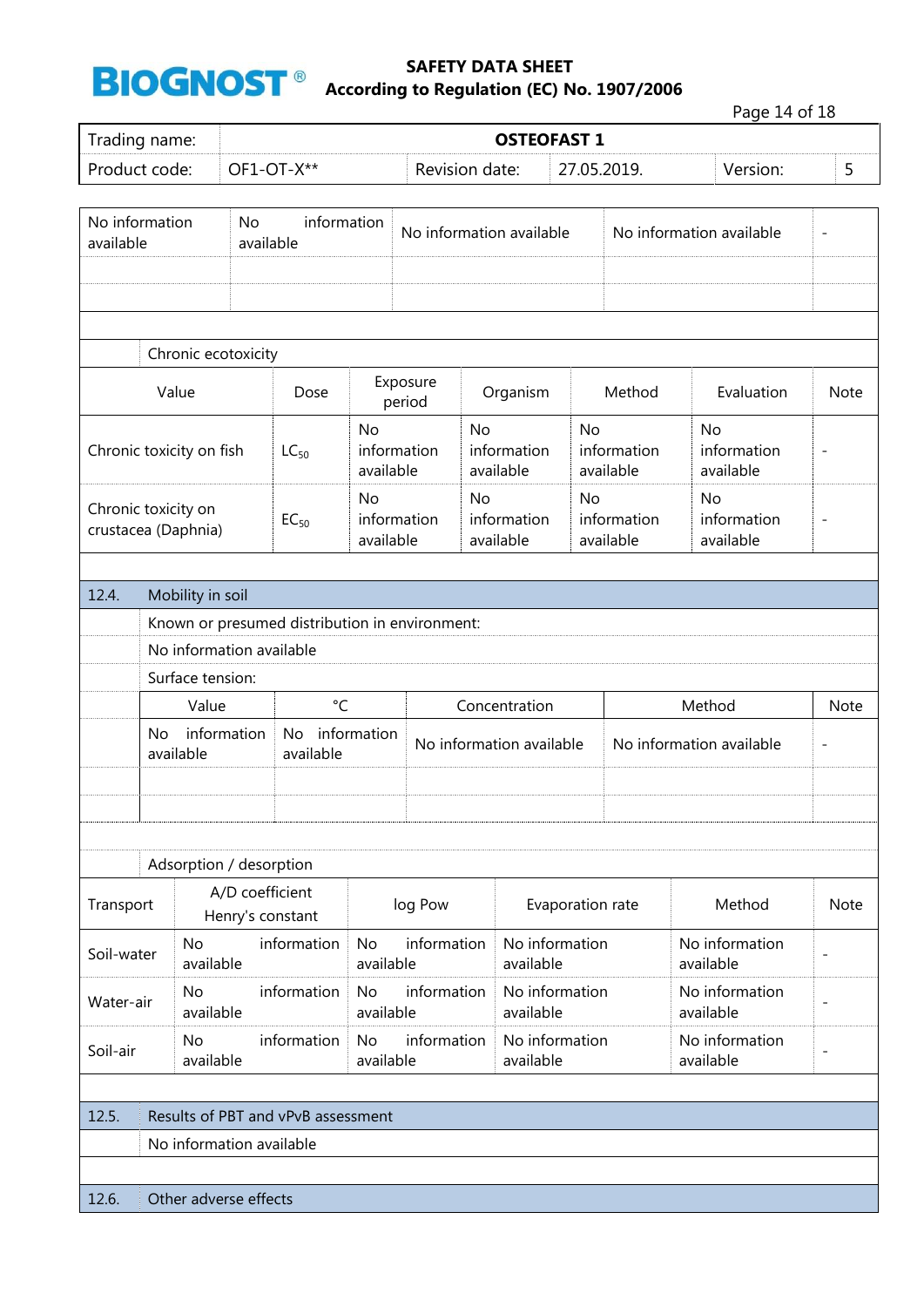

 $\Gamma$ 

#### **SAFETY DATA SHEET According to Regulation (EC) No. 1907/2006**

Page 15 of 18

 $\overline{\mathsf{I}}$ 

| Trading name: |                              | <b>OSTEOFAST 1</b> |             |          |  |  |  |  |  |  |
|---------------|------------------------------|--------------------|-------------|----------|--|--|--|--|--|--|
| Product code: | $\overline{O}$ PC DF1-OT-X** | Revision date:     | 27.05.2019. | Version: |  |  |  |  |  |  |
|               |                              |                    |             |          |  |  |  |  |  |  |

|            | No information available                                                                                                                                                                                                                             |                                                                                                                                                                                                                                                                                       |  |  |  |  |  |  |
|------------|------------------------------------------------------------------------------------------------------------------------------------------------------------------------------------------------------------------------------------------------------|---------------------------------------------------------------------------------------------------------------------------------------------------------------------------------------------------------------------------------------------------------------------------------------|--|--|--|--|--|--|
|            |                                                                                                                                                                                                                                                      |                                                                                                                                                                                                                                                                                       |  |  |  |  |  |  |
|            | <b>SECTION 13. DISPOSAL CONSIDERATIONS</b>                                                                                                                                                                                                           |                                                                                                                                                                                                                                                                                       |  |  |  |  |  |  |
| 13.1.      | Waste treatment methods                                                                                                                                                                                                                              |                                                                                                                                                                                                                                                                                       |  |  |  |  |  |  |
|            |                                                                                                                                                                                                                                                      |                                                                                                                                                                                                                                                                                       |  |  |  |  |  |  |
| 13.1.1.    | Product/Packaging disposal:                                                                                                                                                                                                                          |                                                                                                                                                                                                                                                                                       |  |  |  |  |  |  |
|            | Waste material must be disposed of according to the national and local rules and regulations. Do not<br>mix with other sorts of waste. Submit for disposal to the legal person authorized by the Ministry of<br>Environmental and Nature Protection. |                                                                                                                                                                                                                                                                                       |  |  |  |  |  |  |
|            |                                                                                                                                                                                                                                                      |                                                                                                                                                                                                                                                                                       |  |  |  |  |  |  |
| 13.1.2.    | Waste codes/waste designations according to Law:                                                                                                                                                                                                     |                                                                                                                                                                                                                                                                                       |  |  |  |  |  |  |
|            | substances                                                                                                                                                                                                                                           | 15 01 10*: packaging that contains residual hazardous substances or is contaminated with hazardous                                                                                                                                                                                    |  |  |  |  |  |  |
|            |                                                                                                                                                                                                                                                      |                                                                                                                                                                                                                                                                                       |  |  |  |  |  |  |
| 13.1.3.    | Waste treatment - relevant information:                                                                                                                                                                                                              |                                                                                                                                                                                                                                                                                       |  |  |  |  |  |  |
|            | No information available                                                                                                                                                                                                                             |                                                                                                                                                                                                                                                                                       |  |  |  |  |  |  |
|            |                                                                                                                                                                                                                                                      |                                                                                                                                                                                                                                                                                       |  |  |  |  |  |  |
| 13.1.4.    | Sewage disposal - relevant information:                                                                                                                                                                                                              |                                                                                                                                                                                                                                                                                       |  |  |  |  |  |  |
|            | Waste must not be disposed of into the sewage system.                                                                                                                                                                                                |                                                                                                                                                                                                                                                                                       |  |  |  |  |  |  |
|            |                                                                                                                                                                                                                                                      |                                                                                                                                                                                                                                                                                       |  |  |  |  |  |  |
| 13.1.5.    | Other disposal recommendations:                                                                                                                                                                                                                      |                                                                                                                                                                                                                                                                                       |  |  |  |  |  |  |
|            |                                                                                                                                                                                                                                                      | Do not dispose of the product's remains into the sewage system. Submit the remains to the collectors<br>authorized by the ministry in charge. Do not dispose of the packaging into the sewage system. Submit<br>the packaging to the collectors authorized by the ministry in charge. |  |  |  |  |  |  |
| 13.1.6.    | Relevant Community provisions:                                                                                                                                                                                                                       |                                                                                                                                                                                                                                                                                       |  |  |  |  |  |  |
|            | $\overline{\phantom{a}}$                                                                                                                                                                                                                             |                                                                                                                                                                                                                                                                                       |  |  |  |  |  |  |
|            |                                                                                                                                                                                                                                                      |                                                                                                                                                                                                                                                                                       |  |  |  |  |  |  |
|            | <b>SECTION 14. TRANSPORT INFORMATION</b>                                                                                                                                                                                                             |                                                                                                                                                                                                                                                                                       |  |  |  |  |  |  |
|            | Land transport (ADR)                                                                                                                                                                                                                                 |                                                                                                                                                                                                                                                                                       |  |  |  |  |  |  |
| UN number: |                                                                                                                                                                                                                                                      | 3264                                                                                                                                                                                                                                                                                  |  |  |  |  |  |  |
|            | UN proper shipping name:                                                                                                                                                                                                                             | CORROSIVE LIQUID, ACIDIC, INORGANIC, N.O.S. (HYDROCHLORIC<br><b>ACID SOLUTION)</b>                                                                                                                                                                                                    |  |  |  |  |  |  |
|            | Transport hazard class(es):<br>8                                                                                                                                                                                                                     |                                                                                                                                                                                                                                                                                       |  |  |  |  |  |  |
|            | Packing group:<br>П                                                                                                                                                                                                                                  |                                                                                                                                                                                                                                                                                       |  |  |  |  |  |  |
|            | Environmentally hazardous:<br>$\overline{\phantom{a}}$                                                                                                                                                                                               |                                                                                                                                                                                                                                                                                       |  |  |  |  |  |  |
|            | Special precautions for user:<br>$\overline{\phantom{a}}$                                                                                                                                                                                            |                                                                                                                                                                                                                                                                                       |  |  |  |  |  |  |
|            | Land transport by rail (RID)                                                                                                                                                                                                                         |                                                                                                                                                                                                                                                                                       |  |  |  |  |  |  |
| UN number: |                                                                                                                                                                                                                                                      | 3264                                                                                                                                                                                                                                                                                  |  |  |  |  |  |  |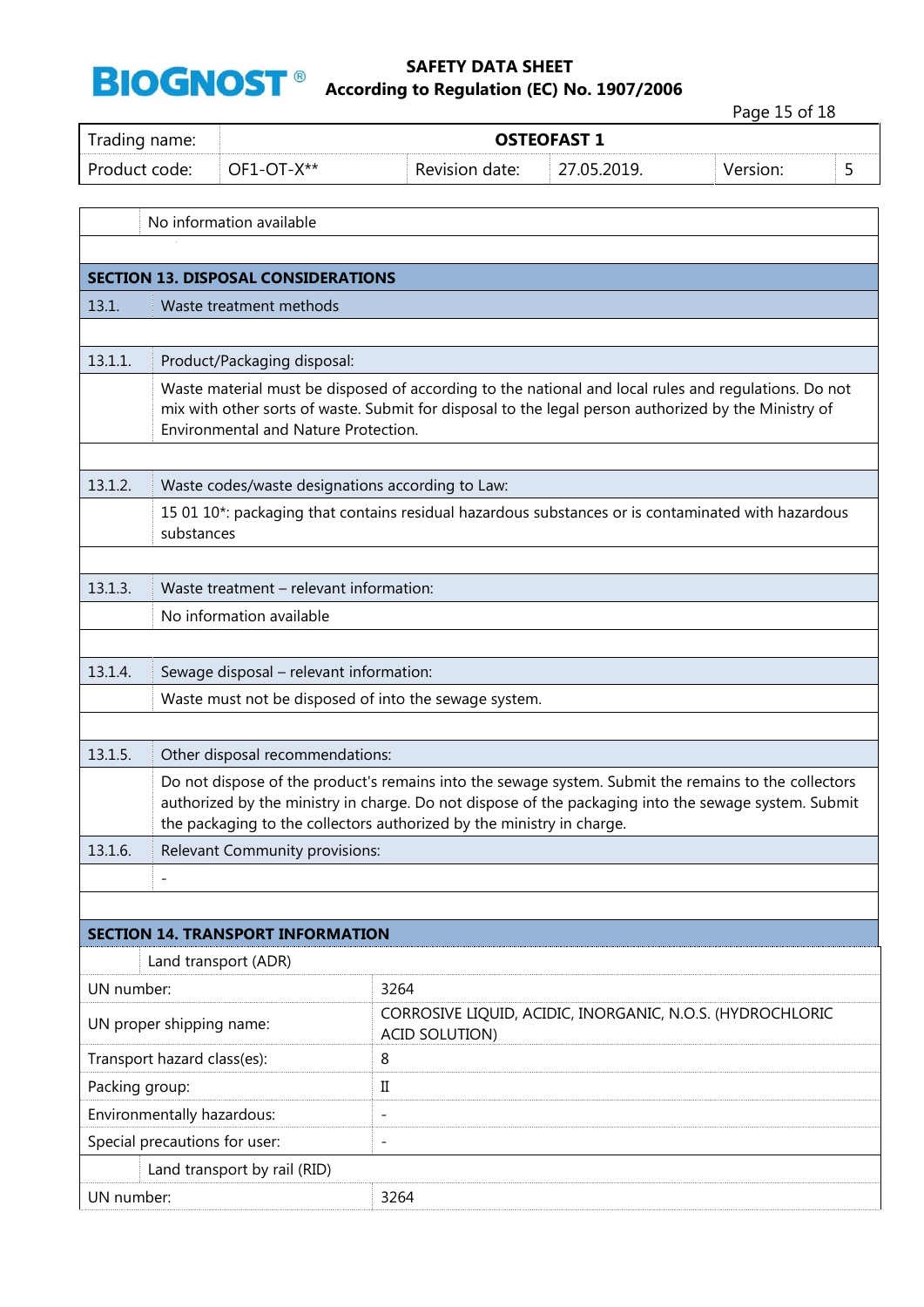

Page 16 of 18

| Trading name:                     |                                         |                                                                                    |  | <b>OSTEOFAST 1</b>                                        |          |   |  |  |  |
|-----------------------------------|-----------------------------------------|------------------------------------------------------------------------------------|--|-----------------------------------------------------------|----------|---|--|--|--|
| Product code:                     | OF1-OT-X**                              | Revision date:                                                                     |  | 27.05.2019.                                               | Version: | 5 |  |  |  |
|                                   |                                         |                                                                                    |  |                                                           |          |   |  |  |  |
| UN proper shipping name:          |                                         | CORROSIVE LIQUID, ACIDIC, INORGANIC, N.O.S. (HYDROCHLORIC<br><b>ACID SOLUTION)</b> |  |                                                           |          |   |  |  |  |
| Transport hazard class(es):       |                                         | 8                                                                                  |  |                                                           |          |   |  |  |  |
| Packing group:                    |                                         | $\rm II$                                                                           |  |                                                           |          |   |  |  |  |
| Environmentally hazardous:        |                                         | $\overline{\phantom{0}}$                                                           |  |                                                           |          |   |  |  |  |
| Special precautions for user:     |                                         | $\qquad \qquad \blacksquare$                                                       |  |                                                           |          |   |  |  |  |
|                                   | Inland waterway transport (ADN)         |                                                                                    |  |                                                           |          |   |  |  |  |
| UN number:                        |                                         | 3264                                                                               |  |                                                           |          |   |  |  |  |
| UN proper shipping name:          |                                         | <b>ACID SOLUTION)</b>                                                              |  | CORROSIVE LIQUID, ACIDIC, INORGANIC, N.O.S. (HYDROCHLORIC |          |   |  |  |  |
| Transport hazard class(es):       |                                         | 8                                                                                  |  |                                                           |          |   |  |  |  |
| Packing group:                    |                                         | П                                                                                  |  |                                                           |          |   |  |  |  |
| Environmentally hazardous:        |                                         | $\overline{\phantom{0}}$                                                           |  |                                                           |          |   |  |  |  |
| Special precautions for user:     |                                         | $\qquad \qquad -$                                                                  |  |                                                           |          |   |  |  |  |
|                                   | Sea transport (IMDG)                    |                                                                                    |  |                                                           |          |   |  |  |  |
| UN number:                        |                                         | 3264                                                                               |  |                                                           |          |   |  |  |  |
| UN proper shipping name:          |                                         | CORROSIVE LIQUID, ACIDIC, INORGANIC, N.O.S. (HYDROCHLORIC<br><b>ACID SOLUTION)</b> |  |                                                           |          |   |  |  |  |
| Transport hazard class(es):       |                                         | 8                                                                                  |  |                                                           |          |   |  |  |  |
| Packing group:                    |                                         | $\mathbf I$                                                                        |  |                                                           |          |   |  |  |  |
| Environmentally hazardous:        |                                         | $\overline{a}$                                                                     |  |                                                           |          |   |  |  |  |
| Special precautions for user:     |                                         | $\overline{a}$                                                                     |  |                                                           |          |   |  |  |  |
| of MARPOL 73/78 and the IBC code: | Transport in bulk according to Annex II | $\overline{a}$                                                                     |  |                                                           |          |   |  |  |  |
|                                   | Air transport (ICAO-TI/IATA-DGR)        |                                                                                    |  |                                                           |          |   |  |  |  |
| UN number:                        |                                         | 3264                                                                               |  |                                                           |          |   |  |  |  |
| UN proper shipping name:          |                                         | <b>ACID SOLUTION)</b>                                                              |  | CORROSIVE LIQUID, ACIDIC, INORGANIC, N.O.S. (HYDROCHLORIC |          |   |  |  |  |
| Transport hazard class(es):       |                                         | 8                                                                                  |  |                                                           |          |   |  |  |  |
| Packing group:                    |                                         | $\rm{II}$                                                                          |  |                                                           |          |   |  |  |  |
| Environmentally hazardous:        |                                         | $\overline{\phantom{0}}$                                                           |  |                                                           |          |   |  |  |  |
| Special precautions for user:     |                                         | $\qquad \qquad -$                                                                  |  |                                                           |          |   |  |  |  |
|                                   |                                         |                                                                                    |  |                                                           |          |   |  |  |  |
| Further information:              | $\overline{\phantom{a}}$                |                                                                                    |  |                                                           |          |   |  |  |  |

| <b>SECTION 15. REGULATORY INFORMATION</b> |                                                                                                |  |  |  |
|-------------------------------------------|------------------------------------------------------------------------------------------------|--|--|--|
| 15.1.                                     | Safety, health and environmental regulations/legislation specific for the substance or mixture |  |  |  |
|                                           | EU regulations                                                                                 |  |  |  |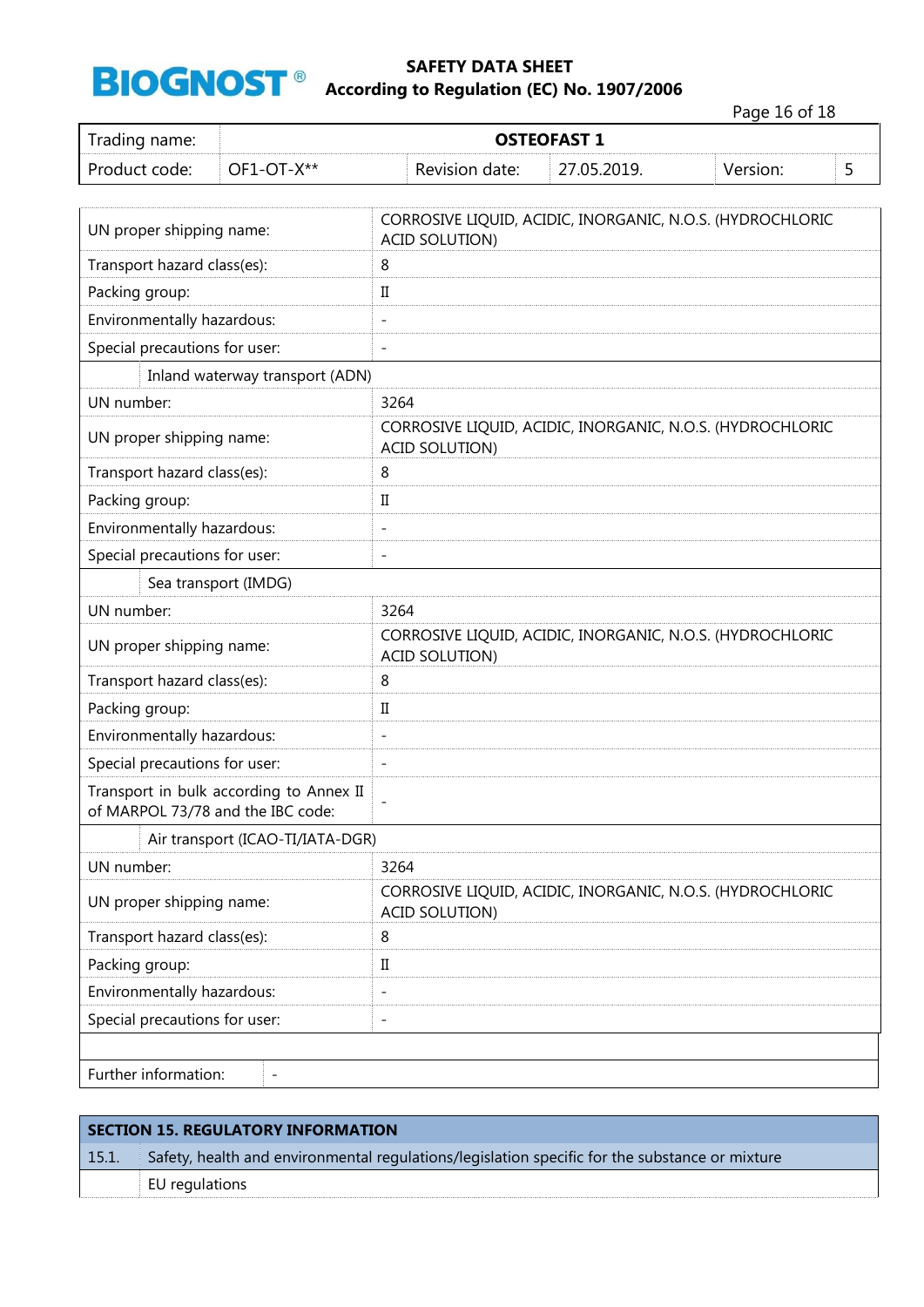

Page 17 of 18

| Trading name: | <b>OSTEOFAST 1</b> |                |             |          |  |
|---------------|--------------------|----------------|-------------|----------|--|
| Product code: | OF1-OT-X**         | Revision date: | 27.05.2019. | Version: |  |

|       | Authorization and/or restrictions of use                                                                         |                                                                                                                                                                                                                                                                                                                                                                                                                                                                                                                                                                                                                                                                                                                                                                                                                                                                                                                             |  |  |
|-------|------------------------------------------------------------------------------------------------------------------|-----------------------------------------------------------------------------------------------------------------------------------------------------------------------------------------------------------------------------------------------------------------------------------------------------------------------------------------------------------------------------------------------------------------------------------------------------------------------------------------------------------------------------------------------------------------------------------------------------------------------------------------------------------------------------------------------------------------------------------------------------------------------------------------------------------------------------------------------------------------------------------------------------------------------------|--|--|
|       | Authorizations:                                                                                                  |                                                                                                                                                                                                                                                                                                                                                                                                                                                                                                                                                                                                                                                                                                                                                                                                                                                                                                                             |  |  |
|       | Restrictions:                                                                                                    |                                                                                                                                                                                                                                                                                                                                                                                                                                                                                                                                                                                                                                                                                                                                                                                                                                                                                                                             |  |  |
|       | Other EU regulations:                                                                                            | EC Regulation No. 1906/2007 and EC Regulation No. 1272/2008 of the<br>European Parliament and the European Council;<br>The European Commission Regulation No. 453/2006 of 2010 on changes<br>and amendments to the Regulation (EC) No. 1907/2006 of the European<br>Parliament and Council on registration, evaluation, authorization and<br>restriction of chemical substances (REACH);<br>EC Regulation No. 2037/200 of the European Parliament and Council of 29<br>June 2000 on ozone-depleting substances;<br>EC Regulation No. 689/2008 of the European Parliament and Council of 17<br>June 2008 concerning the export and import of dangerous chemicals;<br>EC Regulation No. 850/2004 of the European Parliament and Council of 29<br>April 2004 on persistent organic pollutants;<br>Directive 2008/98/EC of the European Parliament and Council of 19<br>November 2008 on waste and repealing certain Directives |  |  |
|       | Information according 1999/13/EC about limitation of emissions of volatile organic compounds (VOC-<br>quideline) |                                                                                                                                                                                                                                                                                                                                                                                                                                                                                                                                                                                                                                                                                                                                                                                                                                                                                                                             |  |  |
|       | National regulation:                                                                                             | Chemicals Act, Regulation on classification, packaging and labeling of<br>dangerous substances, Ordinance on occupational exposure limit values<br>and on biological limit values, Regulation on categories, types and<br>classification of waste with a waste catalog and list of hazardous waste,<br>Ordinance on writing Material safety data sheet, Transport of Hazardous<br>Substances Act                                                                                                                                                                                                                                                                                                                                                                                                                                                                                                                            |  |  |
| 15.2. | Chemical safety assessment                                                                                       |                                                                                                                                                                                                                                                                                                                                                                                                                                                                                                                                                                                                                                                                                                                                                                                                                                                                                                                             |  |  |
|       | None                                                                                                             |                                                                                                                                                                                                                                                                                                                                                                                                                                                                                                                                                                                                                                                                                                                                                                                                                                                                                                                             |  |  |

| <b>SECTION 16. OTHER INFORMATION</b> |                                                                                                                            |                          |                                                  |  |
|--------------------------------------|----------------------------------------------------------------------------------------------------------------------------|--------------------------|--------------------------------------------------|--|
| 16.1.                                | Indication of changes:                                                                                                     | $\overline{\phantom{a}}$ |                                                  |  |
| 16.2.                                | Abbreviations<br>and<br>acronyms:                                                                                          | <b>PBT</b>               | Stable, bioaccumulative and toxic                |  |
|                                      |                                                                                                                            | vPvB                     | Strongly stable and strongly bioaccumulative     |  |
|                                      |                                                                                                                            | $LD_{50}$                | Lethal dose, 50%                                 |  |
|                                      |                                                                                                                            | $LC_{50}$                | Lethal concentration, 50%                        |  |
|                                      |                                                                                                                            | STOT-SE                  | Specific target organ toxicity - single exposure |  |
| 16.3.                                | Key literature references<br>and source of data:                                                                           |                          |                                                  |  |
|                                      |                                                                                                                            |                          |                                                  |  |
| 16.4.                                | Classification and procedure used to derive the classification for mixture according to Regulation (EC)<br>1272/2008 (CLP) |                          |                                                  |  |
| Classification                       |                                                                                                                            | Classification procedure |                                                  |  |
|                                      |                                                                                                                            |                          |                                                  |  |